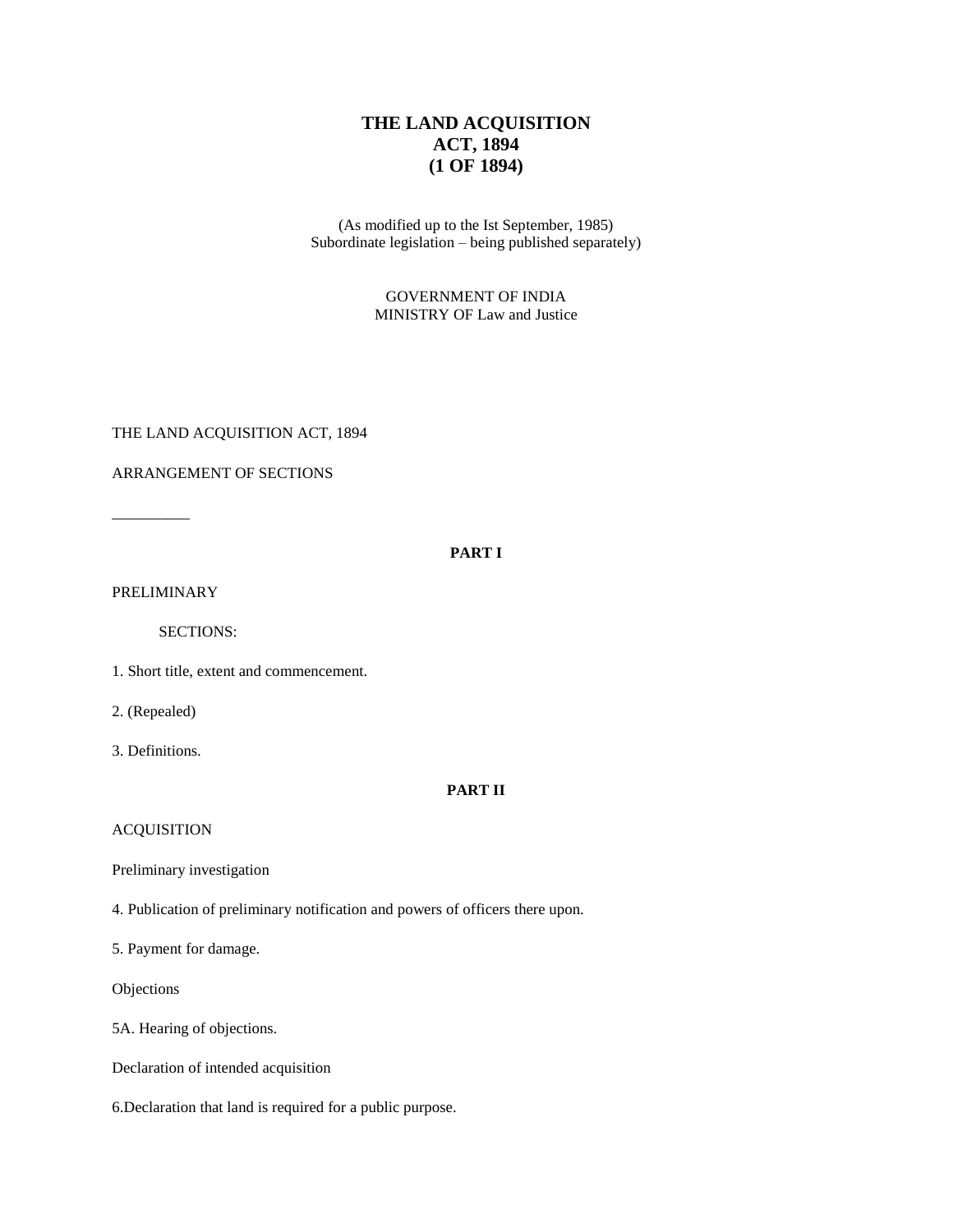7.After declaration, Collector to take order for acquisition.

8.Land to be marked out, measured and planned.

9.Notice to persons interested.

10.Power to require and enforce the making of Statements as to names and interests.

Enquiry into measurements, value and claims, and award by the Collector.

11.Enquiry and award by Collector.

11A. Period within which an award shall be made.

12.Award of Collector when to be final.

13. Adjournment of enquiry.

13A. Correction of clerical errors, etc.

14. Power to summon and enforce attendance of witnesses and production of documents.

15. Matters to be considered and neglected.

15A. Power to call for records, etc.

Taking possession

16.Power to take possession.

17.Special powers in cases of urgency.

## **PART III**

Reference to court and procedure thereon.

SECTIONS.

18. Reference to Court.

19. Collector's statement to the Court.

20. Service of notice

21. Restriction on scope of proceedings.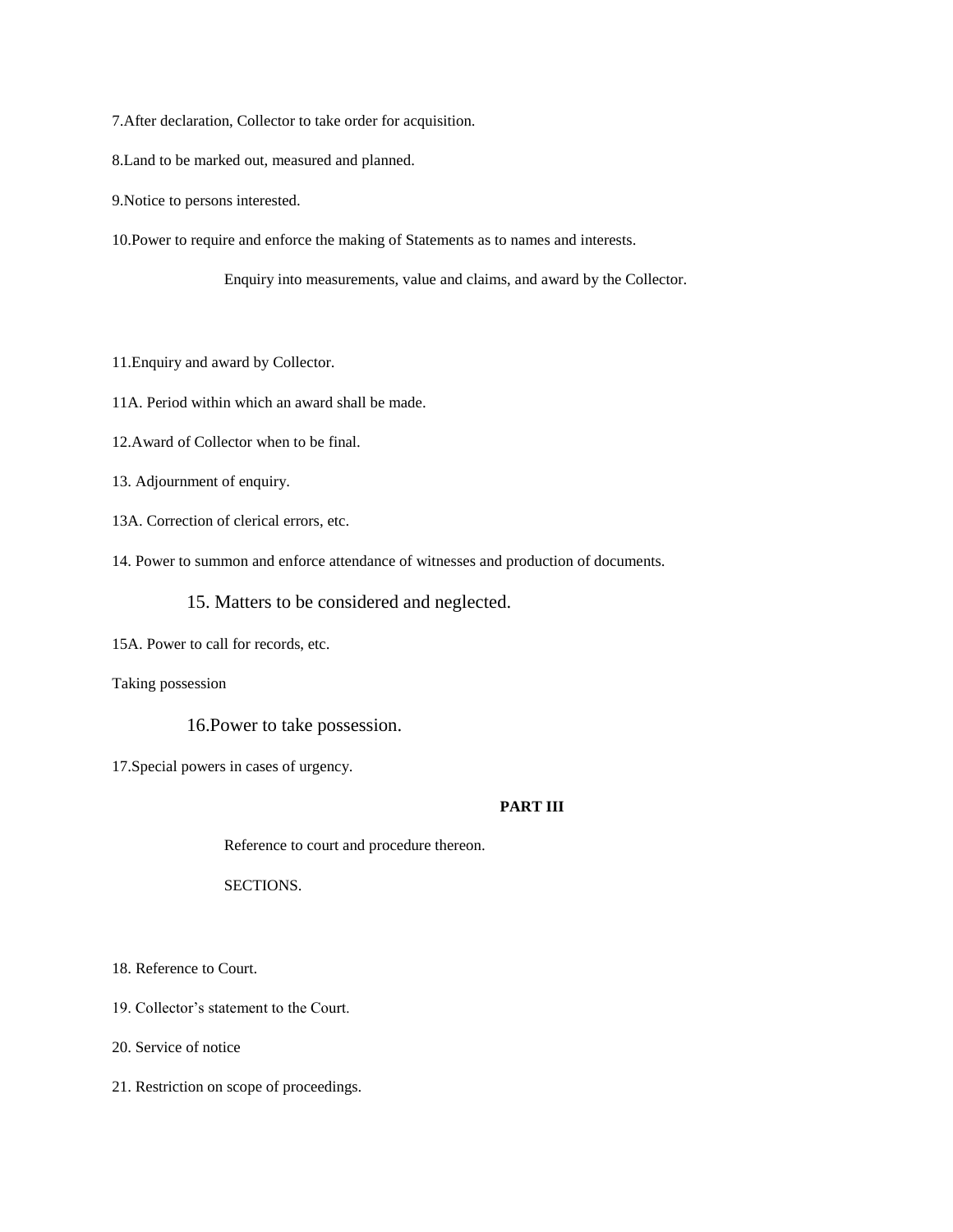22. Proceedings to be in open Court.

- 23. Matters to be considered in determining compensation.
- 24. Matters to be neglected in determining compensation.
- 25. Amount of compensation awarded by Court not to be lower than the amount awarded by the Collector.

26. Form of awards.

27. Costs.

28. Collector may be directed

28A. Re-determination of the amount of compensation on the basis of the award of the Court.

#### **PART IV**

#### APPORTIONMENT OF COMPENSATION

29. Particulars of apportionment to be specified.

30. Dispute as to apportionment.

#### **PART V**

#### PAYMENT

31.Payment of compensation or deposit of same in Court.

32.Investment of money deposited in respect of lands belonging to persons incompetent to alienate.

33.Investment of money deposited in other cases.

34.Payment of interest.

#### **PART VI**

#### TEMPORARY OCCUPATION OF LAND

35. Temporary occupation of waste or arable land. Procedure when difference as to compensation exists.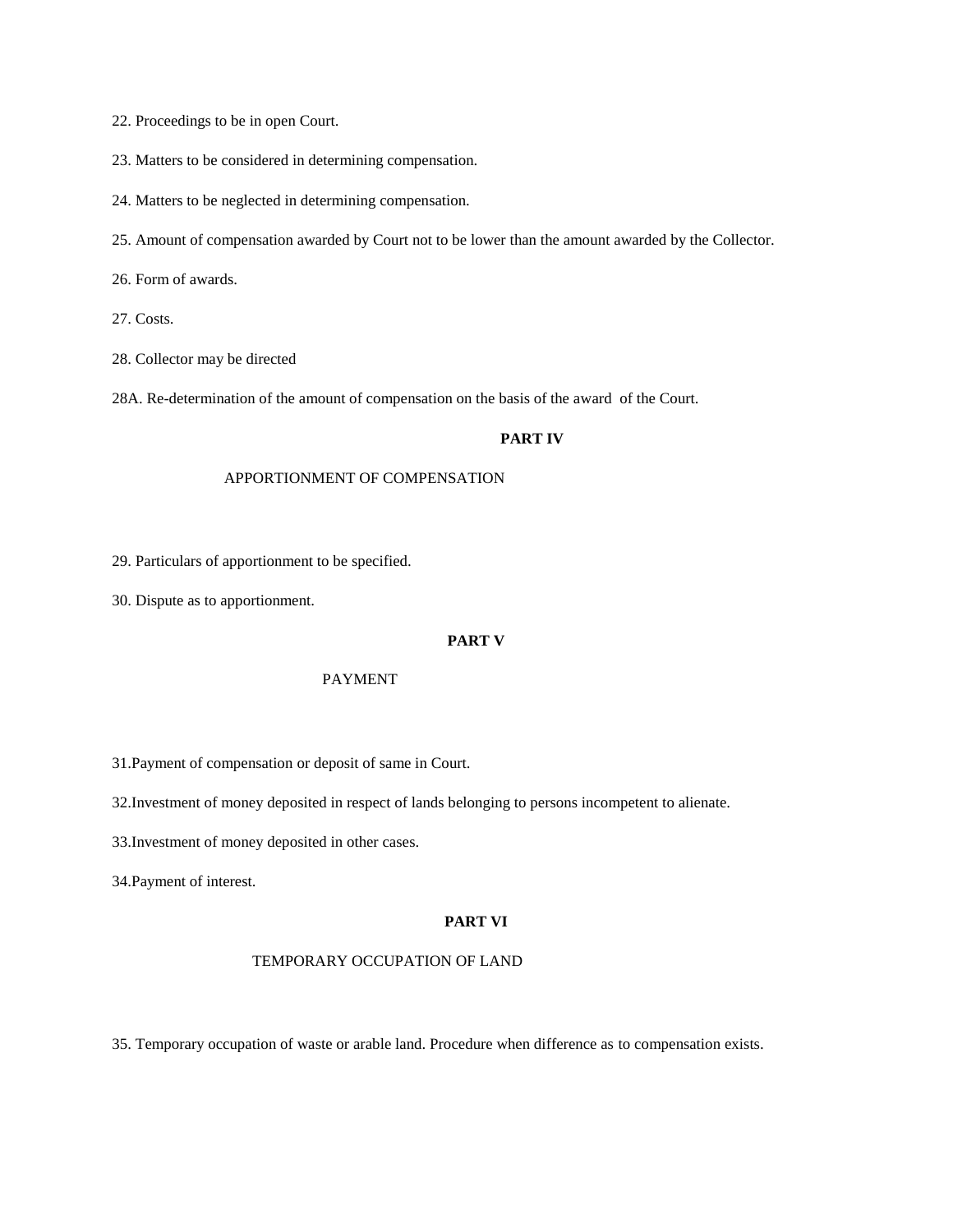36.Power to enter and take possession, and compensation on restoration.

37.Difference as to condition of land.

## **PART VII**

## ACQUISITION OF LAND FOR COMPANIES

#### **SECTIONS**

38(Repealed)

38A. Industrial concern to be deemed Company for certain purposes.

39. Previous consent of appropriate Government and execution of agreement necessary.

40. Previous enquiry.

- 41.Agreement with appropriate Government.
- 42.Publication of agreement.
- 43. Sections 39 to 42 not to apply where Government bound by agreement to provide land for Companies.
- 44. How agreement with Railway Company may be proved.
	- 44A. Restriction on transfer etc.

44B. Land not to be acquired under this Part except for certain purpose for private companies other than Government companies.

## **PART VIII**

### MISCELLANEOUS

45. Service of notices.

46. Penalty for obstructing acquisition of land.

47. Magistrate to enforce surrender.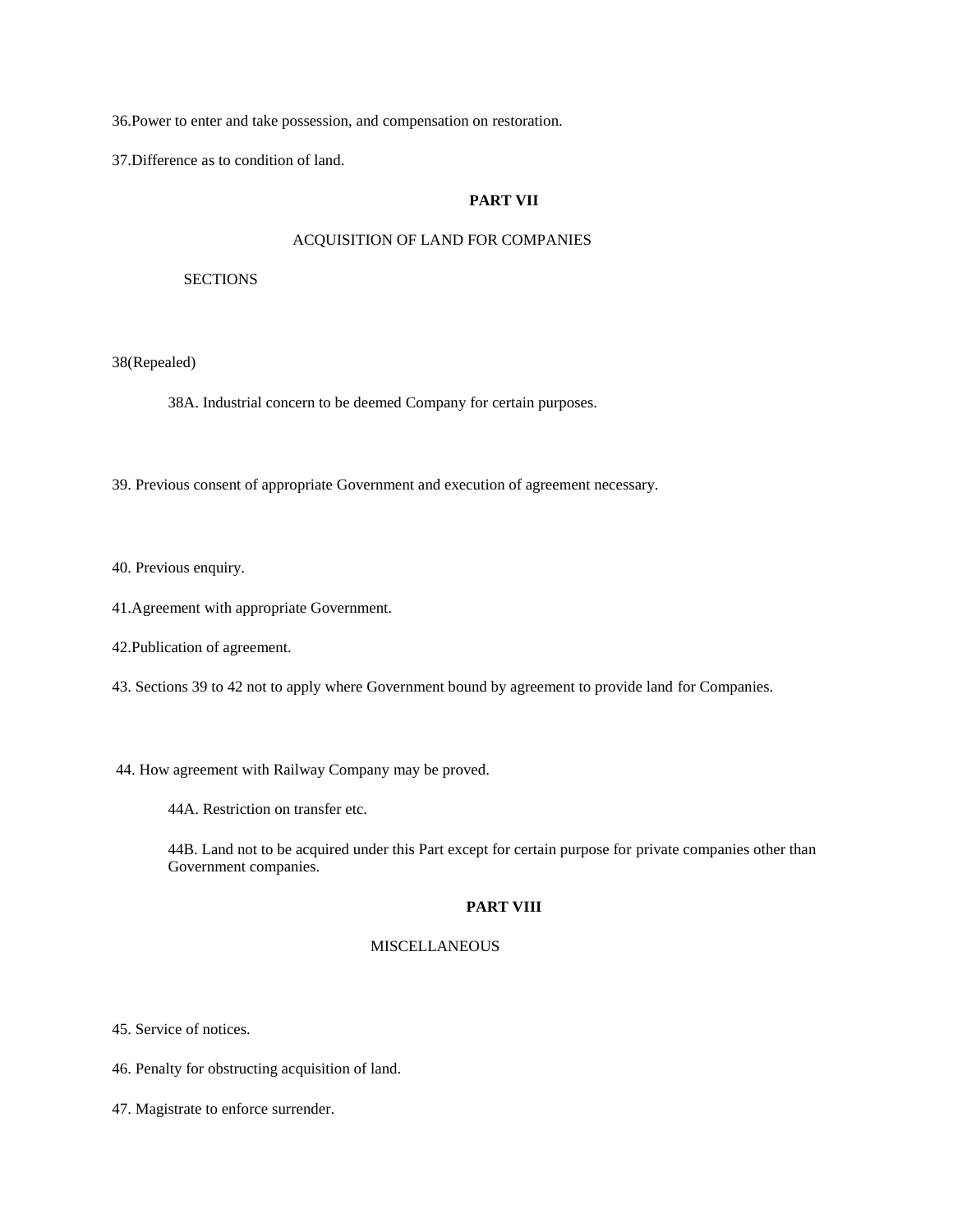48. Completion of acquisition not compulsory, but compensation to be awarded when not completed.

49. Acquisition of part of house or building.

50. Acquisition of land at cost of a local authority or Company.

51. Exemption from stamp-duty and fees.

51A. Acceptance of certified copy as evidence.

52. Notice in case of suits for anything done in pursuance of Act.

53. Code of Civil Procedure to apply to proceedings before Court.

54.Appeals in proceedings before Court.

55.Power to make rules.

#### THE LAND ACQUISITION ACT,1894

#### **PART 1:**

Preliminary

1.Short title, extent and commencement-

(1) This Act may be called the Land Acquisition Act, 1894.

(2) It extends to the whole of India except (the state of Jammu and Kashmir).

(3) It shall come into force on the first day of March 1894.

2. [Repeal and Saving] Rep. Partly by the Repealing and Amending Act, 1914 (10 of 1914), s.3 and Sch. II, and partly by the Repealing act, 1938 (1 of 1938) s.2 and Sch.

3. Definitions. - In this Act, unless there is something repugnant in the subject or context, -

(a) the expression "land" includes benefits to arise out of land, and things attached to the earth or permanently fastened to anything attached to the earth;

[(aa) the expression "local authority" includes a town planning authority (by whatever name called) set up under any law for the time being in force];

(b) the expression "person interested" includes all persons claiming an interest in compensation to be made on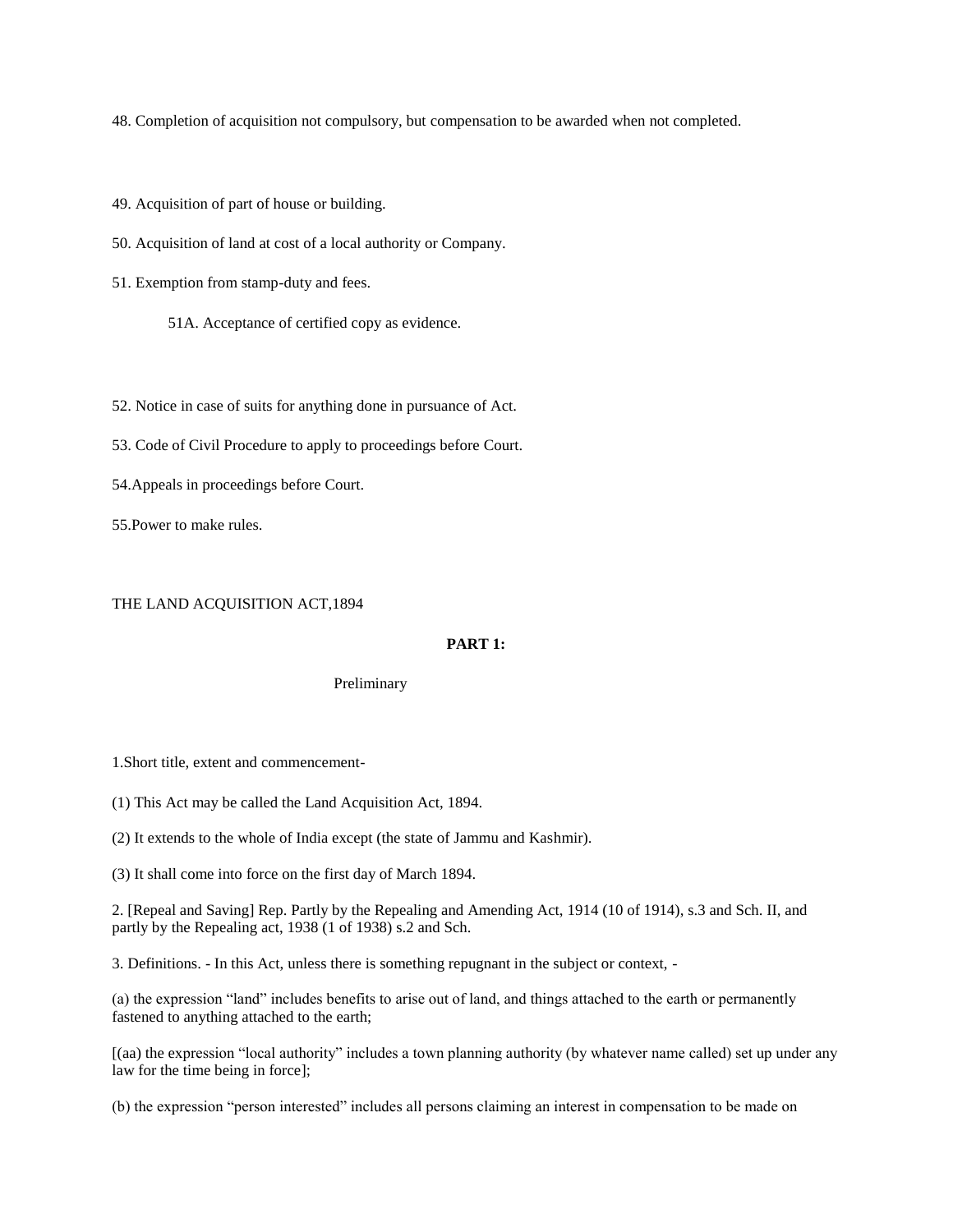account of the acquisition of land under this Act; and a person shall be deemed to be interested in land if he is interested in an easement affecting the land;

(c) the expression "Collector" means the Collector of a district, and includes a Deputy Commissioner and any officer specially appointed by the [appropriate Government] to perform the functions of a Collector under this Act;

[(cc) the expression "corporation owned or controlled by the "State" means any body corporate established by or under a Central, Provincial or State Act, and includes a Government company as defined in section 617 of the Companies Act, 1956 (1 of 1956), a society registered under the Societies Regulation Act, 1860 (21 of 1860), or under any corresponding law for the time being in force in a State, being a society established or administered by Government and a co-operative society within the meaning of any law relating to co-operative societies for the time being in force in any State, being a co-operative society in which not less than fifty-one per centum of the paid-up share capital is held by the Central Government, or by any State Government or Governments or partly by the Central Government and partly by one or more State Governments].

(d) the expression "Court" means a principal Civil Court of original jurisdiction unless, the [appropriate Government] has appointed (as it is hereby empowered to do) a special judicial officer within any specified local limits to perform functions of the Court under this Act;

[(e) the expression "Company" means -

(i) a company as defined in section 3 of the Companies Act, 1956 (1 of 1956), other than a Government company referred to in clause (cc);

(ii) a society registered under the Societies Registration Act, 1860 (21 of 1860), or under any corresponding law for the time being in force in a State, other than a society referred to in clause (cc);

(iii) a co-operative society within the meaning of any law relating to co-operative societies for the time being in force in any State, other than a co-operative society referred to in clause (cc);]

[(ee) the expression "appropriate Government" means, in relating to acquisition of land for the purposes of the Union, the Central Government, and, in relation to acquisition of land for any other purposes, the State Government;]

 $[(f)$  the expression "public purpose" includes-

(i) the provision of village-sites, or the extension, planned development or improvement of existing village-sites;

(ii) the provision of land for town or rural planning;

(iii) the provision of land for planned development of land from public funds in pursuance of any scheme or policy of Government and subsequent disposal thereof in whole or in part by lease, assignment or outright sale with the object of securing further development as planned;

(iv) the provision of land for a corporation owned or controlled by the State;

(v) the provision of land for residential purposes to the poor or landless or to persons residing in areas affected by natural calamities, or to persons displaced or affected by reason of the implementation of any scheme undertaken by Government, any local authority or a corporation owned or controlled by the State;

(vi) the provision of land for carrying out any educational, housing, health or slum clearance scheme sponsored by Government or by any authority established by Government for carrying out any such scheme, or with the prior approval of the appropriate Government, by a local authority, or a society registered under the Societies Registration Act, 1860 (21 of 1860), or under any corresponding law for the time being in force in a state, or a co-operative society within the meaning of any law relating to co-operative societies for the time being in force in any State;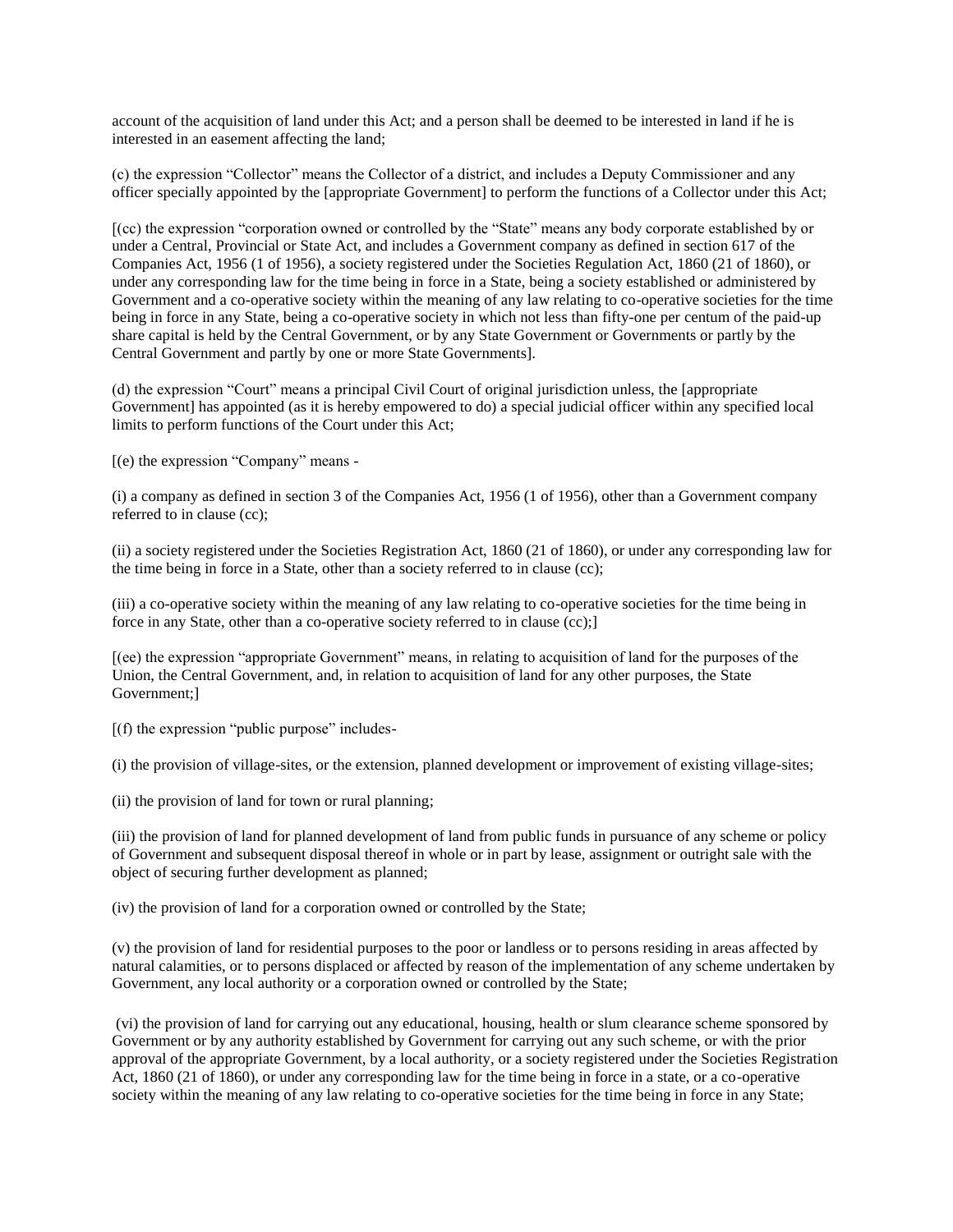(vii) the provision of land for any other scheme of development sponsored by Government or with the prior approval of the appropriate Government, by a local authority;

(viii) the provision of any premises or building for locating a public office, but does not include acquisition of land for companies;]

(g) the following persons shall be deemed person "entitled to act" as and to the extent hereinafter provided (that is to say)-

trustees for other persons beneficially interested shall be deemed the person entitled to act with reference to any such case, and that to the same extent as the person beneficially interested could have acted if free from disability.

a married woman, in cases to which the English law is applicable, shall be deemed the persons, so entitled to act, and whether of full age or not, to the same extent as if she were unmarried and of full age; and

the guardians of minors and the committees or managers of lunatics or idiots shall be deemed respectively the persons so entitled to act, to the same extent as the minors, lunatics or idiots themselves, if free from disability, could have acted:

Provided that –

(i) no person shall be deemed "entitled to act" whose interest in the subject matter shall be shown to the satisfaction of the Collector or court to be adverse to the interest of the person interested for whom he would otherwise be entitled to act;

(ii) in every such case the person interested may appear by a next friend or, in default of his appearance by a next friend, the Collector or Court, as the case may be, shall appoint a guardian for the case to act on his behalf in the conduct thereof;

(iii) the provisions of [Order XXXII of the First Schedule to the Code of Civil Procedure, 1908 (5 of 1908) shall, mutatis mutandis, apply in the case of persons interested appearing before a Collector or Court by a next friend, or by a guardian for the case, in proceedings under this Act; and

(iv) no person "entitled to act" shall be competent to receive the compensation money payable to the person for whom he is entitled to act, unless he would have been competent to alienate the land and receive and give a good discharge for the purchase money on a voluntary sale.

### **PART II**

Acquisition

### Preliminary investigation

4. Publication of preliminary notification and power of officers thereupon. -

(1) Whenever it appears to the [appropriate Government] the land in any locality [is needed or] is likely to be needed for any public purpose [or for a company], a notification to that effect shall be published in the Official Gazette [and in two daily newspapers circulating in that locality of which at least one shall be in the regional language], and the Collector shall cause public notice of the substance of such notification to be given at convenient places in the said locality [(the last of the dates of such publication and the giving of such public notice , being hereinafter referred to as the date of the publication of the notification)].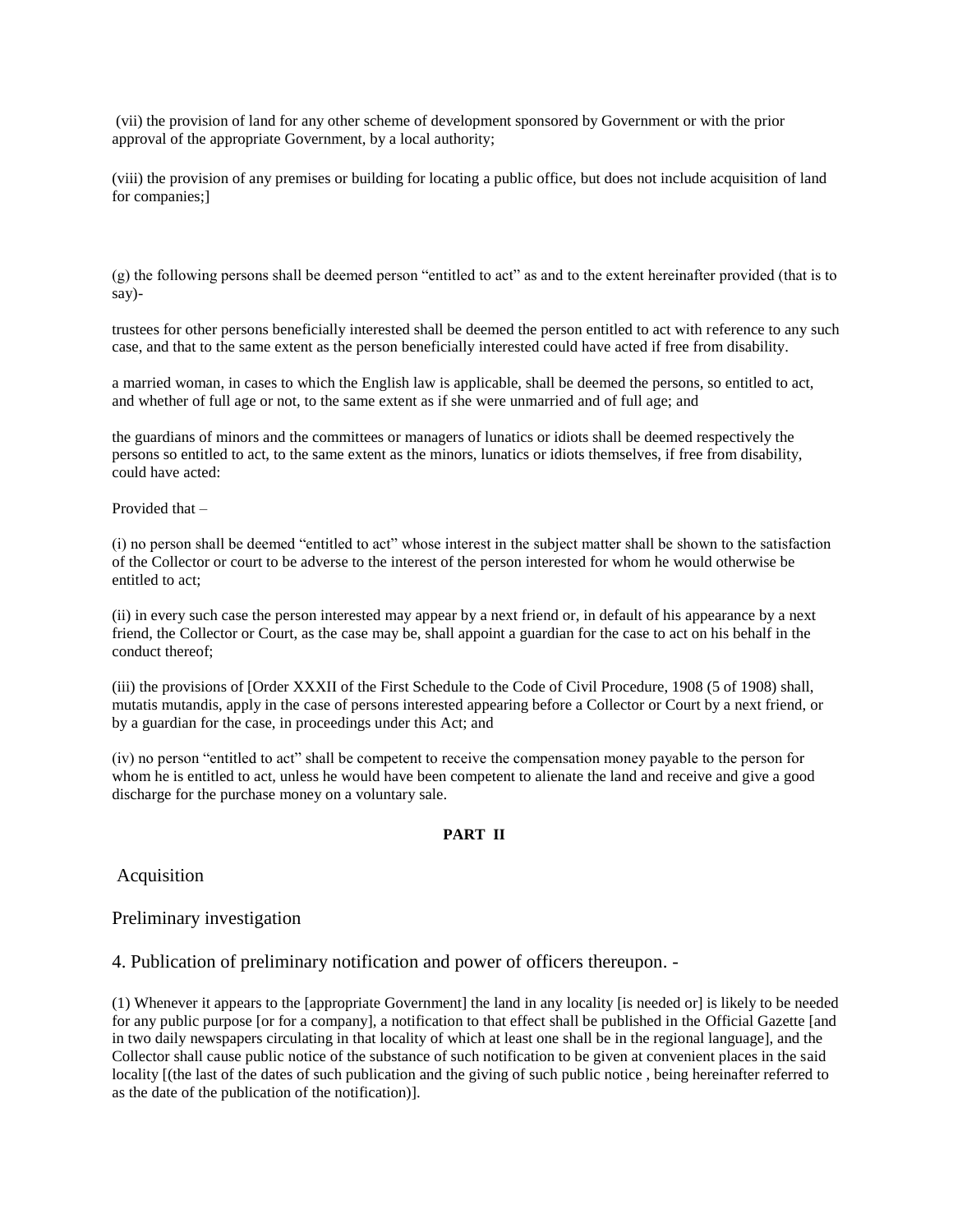(2) Thereupon it shall be lawful for any officer, either generally or specially authorized by such Government in this behalf, and for his servants and workman, -

to enter upon and survey and take levels of any land in such locality;

to dig or bore into the sub-soil;

to do all other acts necessary to ascertain whether the land is adapted for such purpose;

to set out the boundaries of the land proposed to be taken and the intended line of the work (if any) proposed to be made thereon;

to mark such levels, boundaries and line by placing marks and cutting trenches;

and, where otherwise the survey cannot be completed and the levels taken and the boundaries and line marked, to cut down and clear away any part of any standing crop, fence or jungle;

Provided that no person shall enter into any building or upon any enclosed court or garden attached to a dwelling house (unless with the consent of the occupier thereof) without previously giving such occupier at least seven days' notice in writing of his intention to do so.

5. Payment for damage. - The officer so authorized shall at the time of such entry pay or tender payment for all necessary damaged to be done as aforesaid, and, in case of dispute as to the sufficiency of the amount so paid or tendered, he shall at once refer the dispute to the decision of the Collector or other chief revenue officer of the district, and such decision shall be final.

#### [Objections

5A. Hearing of objections. - (1) Any person interested in any land which has been notified under section 4, subsection (1), as being needed or likely to be needed for a public purpose or for a Company may, [within thirty days from the date of the publication of the notification], object to the acquisition of the land or of any land in the locality, as the case may be.

(2) Every objection under sub-section (1) shall be made to the Collector in writing, and the Collector shall give the objector an opportunity of being heard [in person or by any person authorized by him in this behalf] or by pleader and shall, after hearing all such objections and after making such further inquiry, if any, as he thinks necessary, [either make a report in respect of the land which has been notified under section 4, sub-section (1), or make different reports in respect of different parcels of such land, to the appropriate Government, containing his recommendations on the objections, together with the record of the proceedings held by him, for the decision of that Government]. The decision of the [appropriate Government] on the objections shall be final.

(3) For the purpose of this section, a person shall be deemed to be interested in land who would be entitled to claim an interest in compensation if the land were acquired under this Act.]

### Declaration of intended acquisition

6. Declaration that land is required for a public purpose. - (1) Subject to the provision of Part VII of this Act, [appropriate Government] is satisfied, after considering the report, if any, made under section 5A, sub-section (2)], that any particular land is needed for a public purpose, or for a Company, a declaration shall be made to that effect under the signature of a Secretary to such Government or of some officer duly authorized to certify its orders [and different declarations may be made from time to time in respect of different parcels of any land covered by the same notification under section 4, sub-section (I) irrespective of whether one report or different reports has or have been made (wherever required) under section 5A, sub-section (2)];

[Provided that no declaration in respect of any particular land covered by a notification under section 4, sub-section  $(1)$ -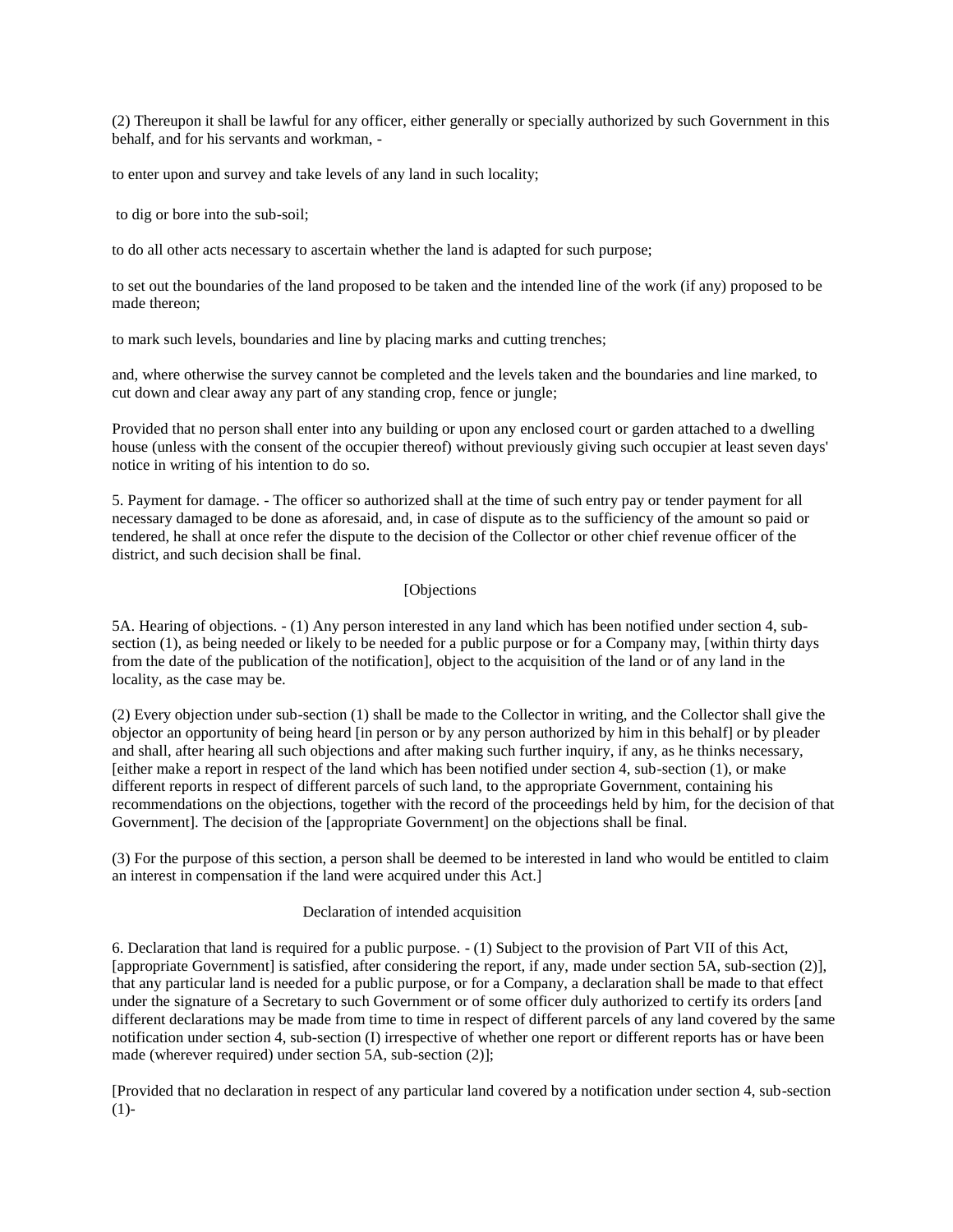(i) published after the commencement of the Land Acquisition (Amendment and Validation) Ordinance, 1967 (1 of 1967), but before the commencement of the Land Acquisition (Amendment) Act, 1984 (68 of 1984), shall be made after the expiry of three years from the date of the publication of the notification; or

(ii) published after the commencement of the Land Acquisition (Amendment) Act, 1984 (68 of 1984), shall be made after the expiry of one year from the date of the publication of the notification:]

Provided further that] no such declaration shall be made unless the compensation to be awarded for such property is to be paid by a Company, or wholly or partly out of public revenues or some fund controlled or managed by a local authority.

[Explanation 1. - In computing any of the periods referred to in the first proviso, the period during which any action or proceeding to be taken in pursuance of the notification issued under section 4, sub-section (1), is stayed by an order of a Court shall be excluded.

Explanation 2. - Where the compensation to be awarded for such property is to be paid out of the funds of a corporation owned or controlled by the State, such compensation shall be deemed to be compensation paid out of public revenues.]

(2) [Every declaration] shall be published in the Official Gazette [and in two daily newspapers circulating in the locality in which the land is situated of which at least one shall be in the regional language, and the Collector shall cause public notice of the substance of such declaration to be given at convenient places in the said locality (the last of the dates of such publication and the giving of such public notice, being hereinafter referred to as the date of the publication of the declaration), and such declaration shall state] the district or other territorial division in which the land is situate, the purpose for which It is needed, its approximate area, and, where a plan shall have been made of the land, the place where such plan may be inspected.

(3) The said declaration shall be conclusive evidence that the land is needed for a public purpose or for a company, as the case may be; and, after making such declaration, the [appropriate Government] may acquire the land in manner hereinafter appearing.

7. After declaration, Collector to take order for acquisition. - Whenever any land shall have been so declared to be needed for public purpose, or for a Company, the [appropriate Government], or some officer authorized by the [appropriate Government] in this behalf, shall direct the Collector to take order for the acquisition of the land.

8. Land to be marked out, measured and planned. - The Collector shall thereupon cause the land (unless it has been already marked out under section 4) to be market out. He shall also cause it to be measured, and (if no plan has been made thereof), a plan to be made of the same.

9. Notice to persons interested. - (1) The Collector shall then cause public notice to be given at convenient places on or near the land to be taken, stating that the Government intends to take possession of the land, and that claims to compensations for all interests in such land may be made to him.

(2) Such notice shall state the particulars of the land so needed, and shall require all persons interested in the land to appear personally or by agent before the Collector at a time and place therein mentioned (such time not being earlier than fifteen days after the date of publication of the notice), and to state the nature of their respective interests in the land and the amount and particulars of their claims to compensation for such interests, and their objections (if any) to the measurements made under section 8. The Collector may in any case require such statement to be made in writing and signed by the party or his agent.

(3) The Collector shall also serve notice to the same effect on the occupier (if any) of such land and on all such persons known or believed to be interested therein, or to entitled to act for persons so interested, as reside or have agents authorized to receive service on their behalf, within the revenue district in which the land is situate.

(4) In case any person so interested resides elsewhere, and has no such agent, the notice shall be sent to him by post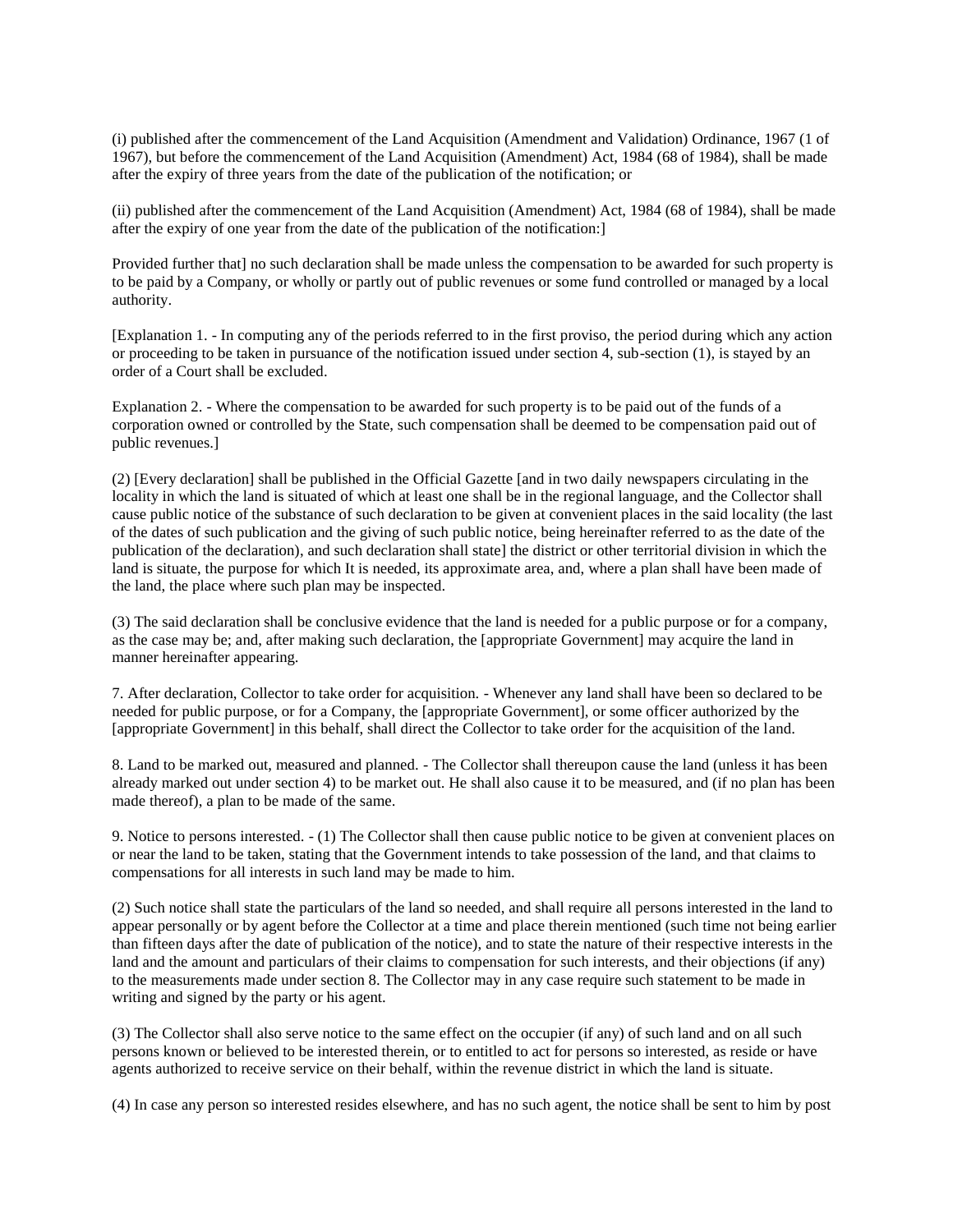in letter addressed to him at his last known residence, address or place or business and [registered under sections 28 and 29 of the Indian Post Office Act, 1898 (6 of 1898)].

10. Power to require and enforce the making of statements as to names and interests. -

(1) The Collector may also require any such person to make or deliver to him, at a time and place mentioned (such time not being earlier than fifteen days after the date of the requisition), a statement containing, so far as may be practicable, the name of every other person possessing any interest in the land or any part thereof as co-proprietor, sub-proprietor, mortgagee, tenant or otherwise, and of the nature of such interest, and of the rents and profits (if any), received or receivable on account thereof for three years next preceding the date of the statement.

(2) Every person required to make or deliver a statement under this section 9 shall be deemed to be legally bound to do so within the meaning of sections 175 and 176 of the Indian Penal Code (45 of 1860).

Enquiry into measurements, value and claims, and award by the Collector

11. Enquiry and award by Collector. - [(1)] On the day so fixed, or on any other day to which the enquiry has been adjourned, the Collector shall proceed to enquire into the objection (if any) which any person interested has stated pursuant to a notice given under section 9 to the measurements made under section 8, and into the value of the land [at the date of the publication of the notification under section 4, sub-section (1)], and into the respective interests of the persons claiming the compensation and shall make an award under his hand of-

(i) the true area of the land;

(ii) the compensation which in his opinion should be allowed for the land; and

(iii) the apportionment of the said compensation among all the persons known or believed to be interested in the land, or whom, or of whose claims, he has information, whether or not they have respectively appeared before him :

[Provided that no award shall be made by the Collector under this sub-section without the previous approval of the appropriate Government or of such officer as the appropriate Government may authorize in this behalf:

Provided further that it shall be competent for the appropriate Government to direct that the Collector may make such award without such approval in such class of cases as the appropriate Government may specify in this behalf.

[(2) Notwithstanding anything contained in sub-section (1), if at any stage of the proceedings, the Collector is satisfied that all the persons interested in the land who appeared before him have agreed in writing on the matters to be included in the award of the Collector in the form prescribed by rules made by the appropriate Government, he may, without making further enquiry, make an award according to the terms of such agreement.

(3) The determination of compensation for any land under sub-section (2) shall not in any way affect the determination of compensation in respect of other lands in the same locality or elsewhere in accordance with the other provisions of this Act.

(4) Notwithstanding anything contained in the Registration Act, 1908 (16 of 1908), no agreement made under subsection (2) shall be liable to registration under that Act.]

[11A. Period shall be which an award within made. - The Collector shall make an award under section 11 within a period of two years from the date of the publication of the declaration and if no award is made within that period, the entire proceeding for the acquisition of the land shall lapse:

Provided that in a case where the said declaration has been published before the commencement of the Land Acquisition (Amendment) Act, 1984 (68 of 1984), the award shall be made within a period of two years from such commencement.

Explanation - In computing the period of two years referred to in this section, the period during which any action or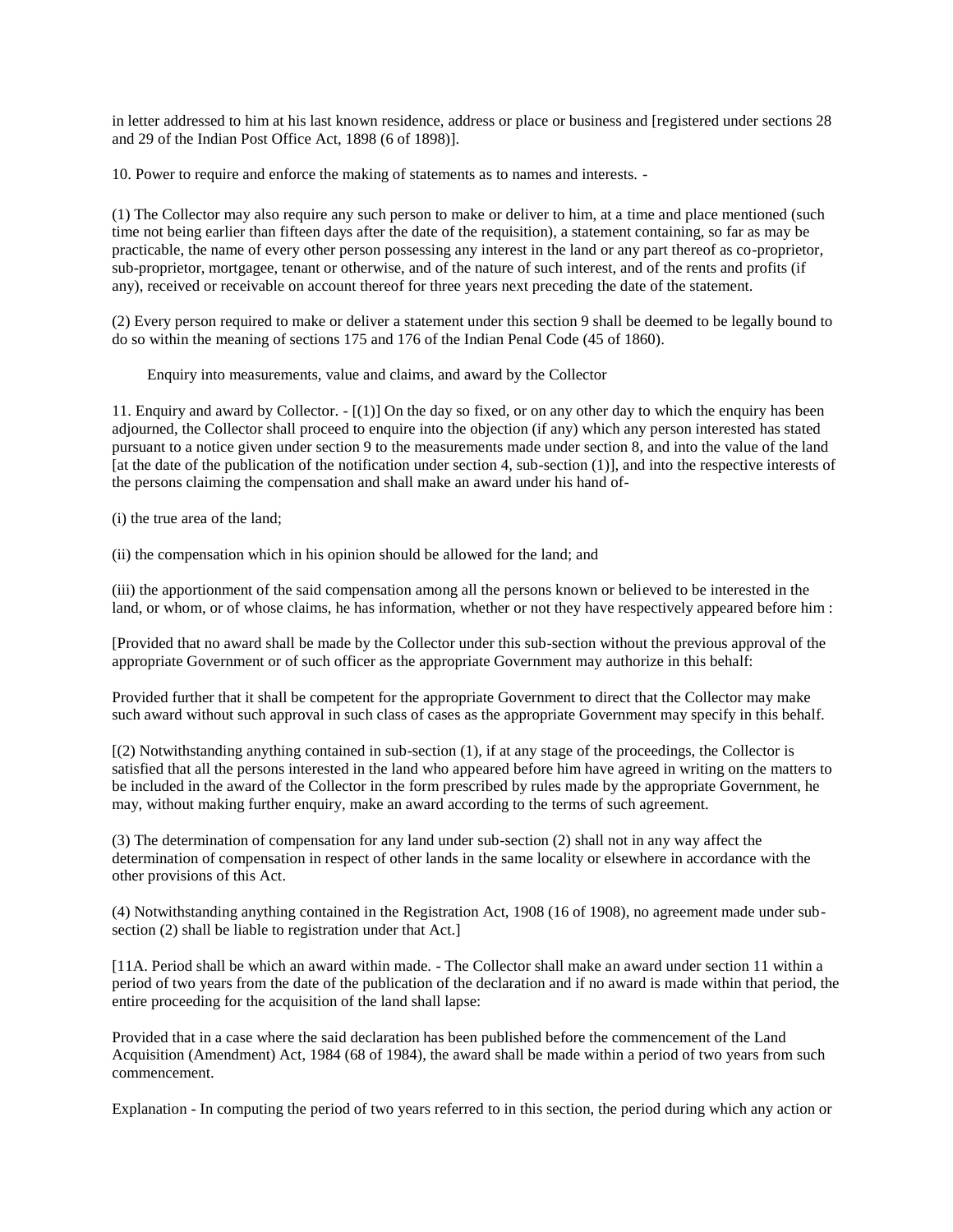proceeding to be taken in pursuance of the said declaration is stayed by an order of a Court shall be excluded.]

12. Award of Collector when to be final. - (1) Such award shall be filed in the Collector's office and shall, except as hereinafter provided, be final and conclusive evidence, as between the Collector and the persons interested, whether they have respectively appeared before the Collector or not, of the true area and value of the land, and the appointment of the compensation among the persons interested.

(2) The Collector shall give immediate notice of his award to such of the persons interested as are not present personally or by their representatives when the award is made.

13. Adjournment of enquiry. - The Collector may, for any cause he thinks fit, from time to time adjourn the enquiry to a day to be fixed by him.

[13A. Correction of clerical errors, etc. - (1) The Collector may, at any time but not later than six months from the date of the award, or where he has been required under section 18 to make a reference to the Court, before the making of such reference, by order, correct any clerical or arithmetical mistakes in the award or errors arising therein either on his own motion or on the application of any person interested or a local authority:

Provided that no correction, which is likely to affect prejudicially any person, shall be made unless such person has been given a reasonable opportunity of making a representation in the matter.

(2) The Collector shall give immediate notice of any correction made in the award to all the persons interested.

(3) Where any excess amount is proved to have been paid to any person as a result of the correction made under subsection (1), the excess amount so paid shall be liable to be refunded and in the case of any default or refusal to pay, the same may be recovered as an arrear of land revenue.]

14. Power to summon and enforce attendance of witnesses and production of documents. - For the purpose of enquiries under this Act the Collector shall have powers to summon and enforce the attendance of witnesses, including the parties interested of any of them, and to compel the production of documents by the same means, and (so far as may be) in the same manner as is provided in the case of a Civil Court under the 1[Code of Civil Procedure 1908 (5 of 1908)].

15. Matters to be considered and neglected. - In determining the amount of compensation, the collector shall be guided by the provisions contained in section 23 and 24.

[15A Power to call for records, etc. - The appropriate Government may at any time before the award is made by the Collector under section 11 call for any record of any proceedings (whether by way of inquiry or otherwise) for the purpose of satisfying itself as to the legality or propriety of any findings or order passed or as to the regularity of such proceedings and may pass such order or issue such direction in relation thereto as it may think fit:

Provided that the appropriate Government shall not pass or issue any order or direction prejudicial to any person without affording such person a reasonable opportunity of being heard.]

### Taking Possession

16. Power to take possession. - When the Collector has made an award under section 11, he may take possession of the land, which shall thereupon [vest absolutely in the [Government]], free from all encumbrances.

17. Special powers in case of urgency. – (1) In cases of urgency whenever the [appropriate Government], so directs, the Collector, though no such award has been made, may, on the expiration of fifteen days from the publication of the notice mentioned in section 9, sub-section 1). [take possession of any land needed for a public purpose]. Such land shall thereupon [vest absolutely in the [Government], free from all encumbrances.

(2) Whenever, owing to any sudden change in the channel of any navigable river or other unforeseen emergency, it becomes necessary for any Railway Administration to acquire the immediate possession of any land for the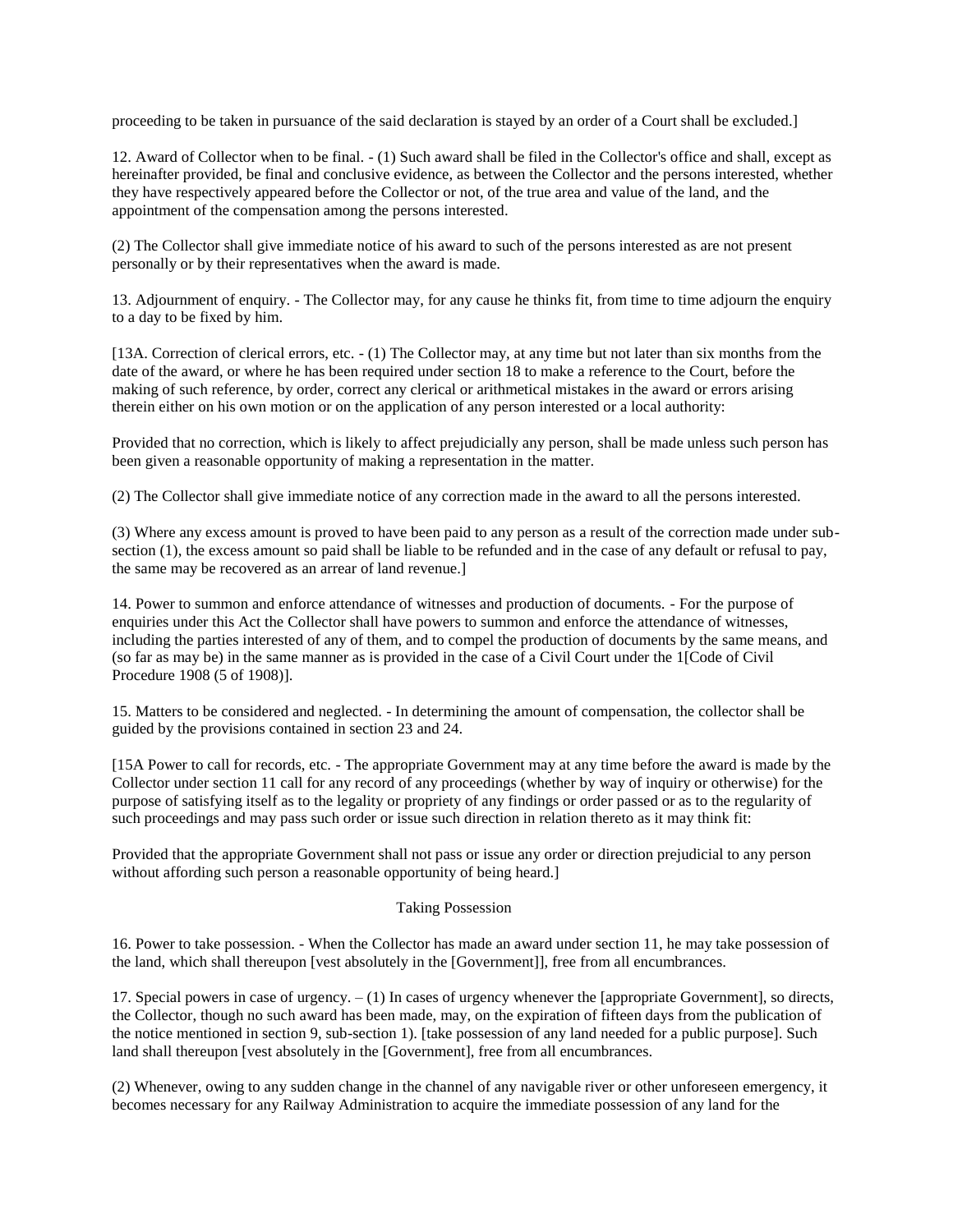maintenance of their traffic or for the purpose of making thereon a river-side or ghat station, or of providing convenient connection with or accesses to any such station, [or the appropriate Government considers it necessary to acquire the immediate possession of any land for the purpose of maintaining any structure or system pertaining to irrigation, water supply, drainage, road communication or electricity,] the Collector may immediately after the publication of the notice mentioned in sub-section (1) and with the previous sanction of the [appropriate Government], enter upon and take possession of such land, which shall thereupon [vest absolutely in the [Government]] free from all encumbrances :

Provided that the Collector shall not take possession of any building or part of a building under this sub-section without giving to the occupier thereof at least forty-eight hours notice of his intention so to do, or such longer notice as may be reasonably sufficient to enable such occupier to remove his movable property from such building without unnecessary inconvenience.

(3) In every case under either of the preceding sub-sections the Collector shall at that time of taking possession offer to the persons interested compensation for the standing crops and trees (if any) on such land and from any other damage sustained by them caused by such sudden dispossession and not excepted in section 24; and, in case such offer is not accepted, the value of such crops and trees and the amount of such other damage shall be allowed for in awarding compensation for the land under the provisions herein contained.

3[(3A) Before taking possession of any land under sub-section (1) or sub-section (2), the Collector shall, without prejudice to the provisions of sub-section (3)-

(a) tender payment of eighty per centum of the compensation for such land as estimated by him to the person interested entitled thereto, and

(b) pay it to them, unless prevented by some one or more of the contingencies mentioned in section 31, sub-section  $(2)$ ,

and where the Collector is so prevented, the provisions of section 31, sub-section (2), (except the second proviso thereto), shall apply as they apply to the payment of compensation under that section.

(3B) The amount paid or deposited under section (3A), shall be taken into account for determining the amount of compensation required to be tendered under section 31, and where the amount so paid or deposited exceeds the compensation awarded by the Collector under section 11, the excess may, unless refunded within three months from the date of Collector's award, be recovered as an arrear of land revenue].

[(4) In the case of any land to which, in the opinion of the [appropriate Government], the provisions of sub-section (1) or sub-section (2) are applicable, the [appropriate Government] may direct that the provisions of section 5A shall not apply, and, if it does so direct, a declaration may be made under section 6 in respect of the land at any time [after the date of the publication of the notification] under section 4, sub-section (1).]

#### **PART III**

### Reference to Court and Procedure Thereon

18. Reference to Court. - (1) Any person interested who has not accepted the award may, by written application to the Collector, require that the matter be referred by the Collector for the determination of the Court, whether his objection be to the measurement of the land, the amount of the compensation, the person to whom it is payable, or the apportionment of the compensation among the persons interested.

(2) The application shall state the grounds on which objection to the award is taken: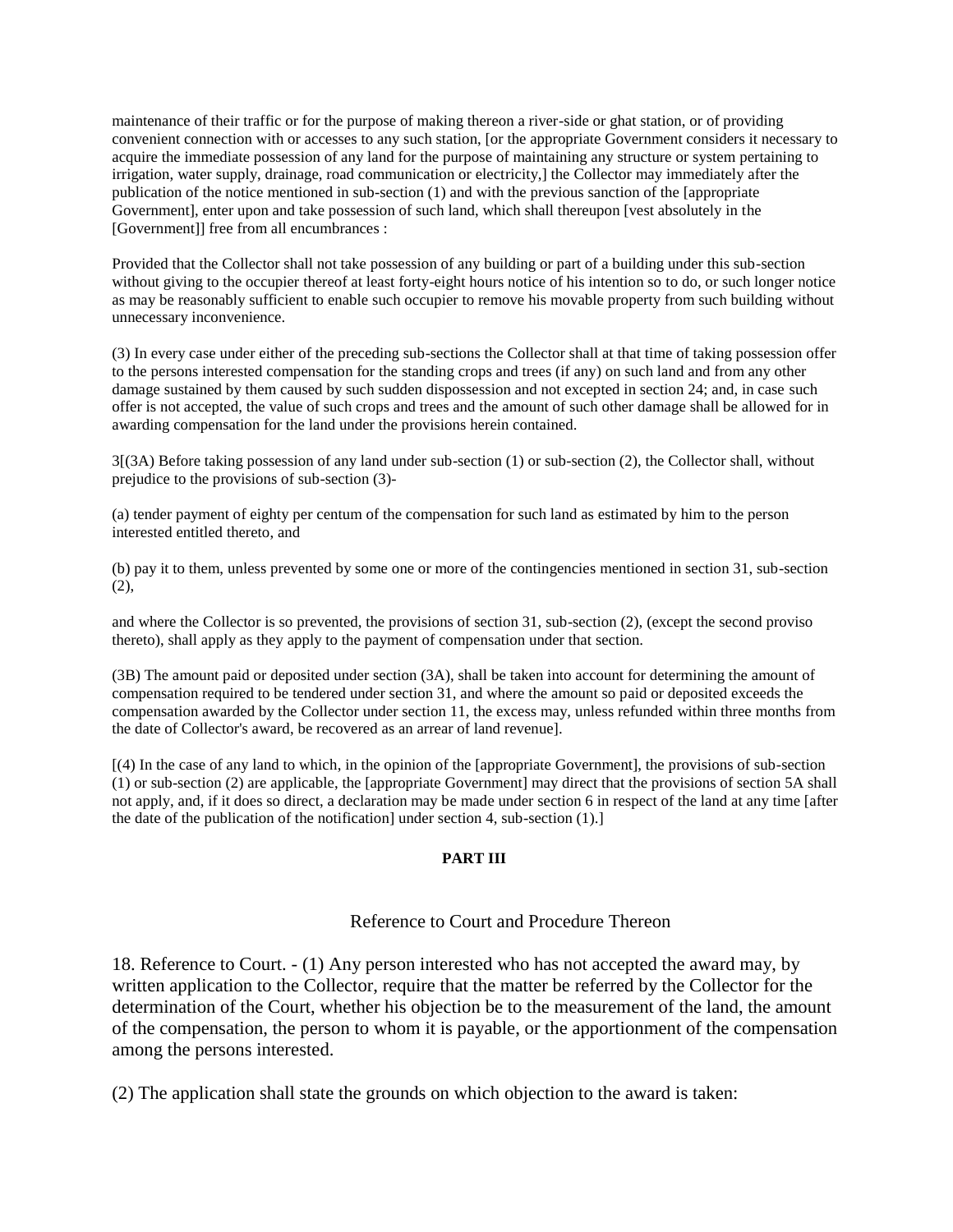Provided that every such application shall be made-

(a) if the person making it was present or represented before the Collector at the time when he made his award, within six weeks from the date of the Collector's award;

(b) in other cases, within six weeks of the receipt of the notice from the Collector under section 12, sub-section (2), or within six months from the date of the Collector's award, whichever period shall first expire.

19. Collector's statement to the court. - (1) In making the reference, the Collector shall state for the information of the court, in writing under his hand -

(a) the situation and extent of the land, with particulars of any trees, buildings or standing crops thereon;

(b) the names of the persons whom he has reason to think interested in such land;

(c) the amount awarded for damages and paid or tendered under sections 5 and 17, or either of them, and the amount of compensation awarded under section 11;

 $[CC]$  the amount paid or deposited under sub-section  $(3A)$  of section 17; and

(d) if the objection be to the amount of the compensation, the grounds on which the amount of compensation was determined.

(2) To the said statement shall be attached a schedule giving the particulars of the notices served upon, and of the statements in writing made or delivered by the parties interested respectively.

20. Service of notice. - The Court shall thereupon cause a notice specifying the day on which the Court will proceed to determine the objection, and directing their appearance before the Court on that day, to be served on the following persons, namely: -

(a) the applicant;

(b) all persons interested in the objection, except such (if any) of them as have consented without protest to receive payment of the compensation awarded; and

(c) If the objection is in regard to the area of the land or to the amount of the compensation, the Collector.

21. Restriction on scope of proceedings. - The scope of the enquiry in every such proceeding shall be restricted to a consideration of the interest of the persons affected by the objection.

22. Proceedings to be in open Court. - Every such proceeding shall take place in open Court, and all persons entitled to practice in any Civil Court in the State shall be entitled to appear, plea and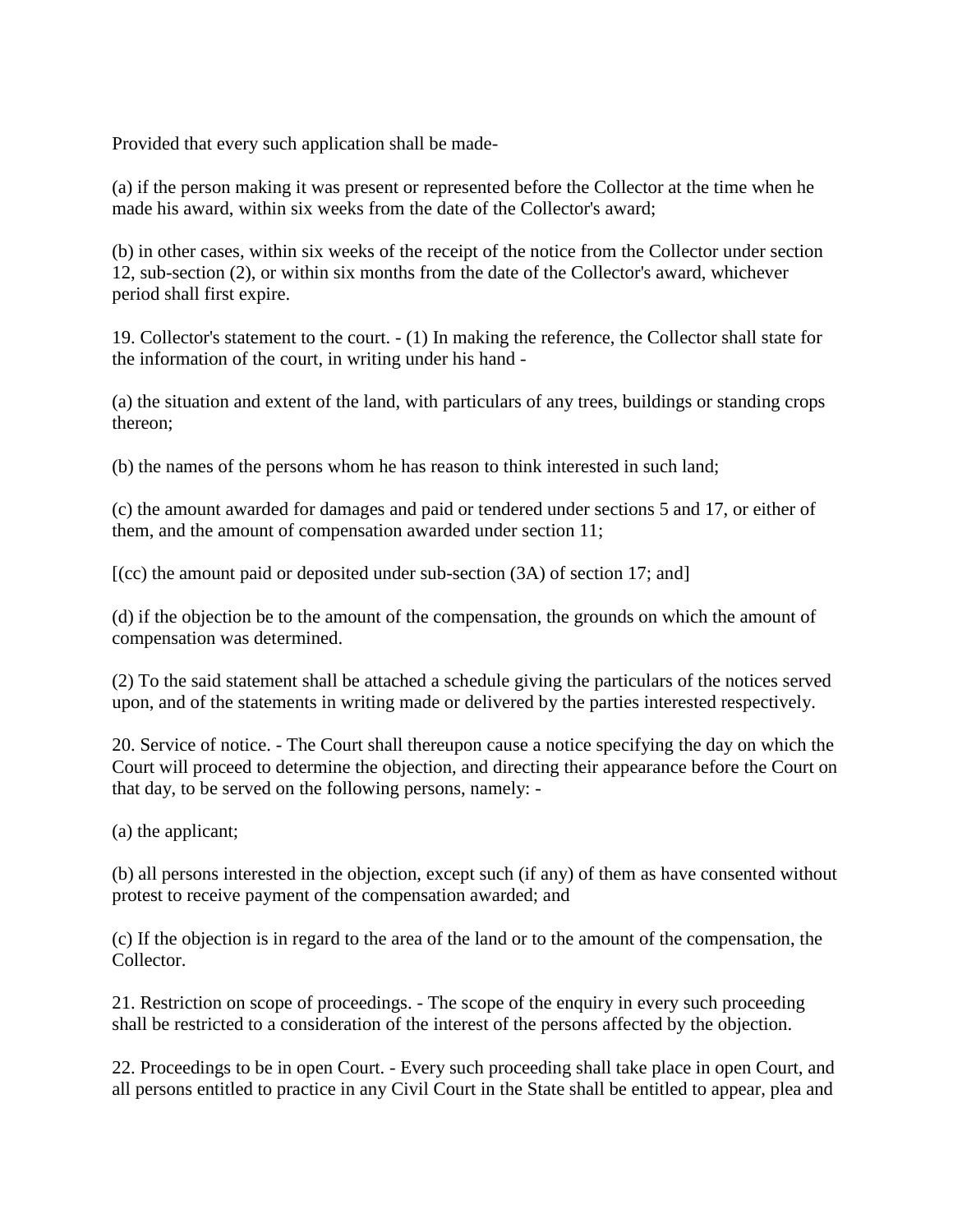act (as the case may be) in such proceeding.

23. Matters to be considered on determining compensation. - (1) In determining the amount of compensation to be awarded for land acquired under this Act, the Court shall take into consideration-

first, the market-value of the land at the date of the publication of the [notification under section 4, sub-section (1)];

secondly, the damage sustained by the person interested, by reason of the taking of any standing crops trees which may be on the land at the time of the Collector's taking possession thereof;

thirdly, the damage (if any) sustained by the person interested, at the time of the Collector's taking possession of the land, by reason of serving such land from his other land;

fourthly, the damage (if any) sustained by the person interested, at the time of the Collector's taking possession of the land, by reason of the acquisition injuriously affecting his other property, movable or immovable, in any other manner, or his earnings;

fifthly, in consequence of the acquisition of the land by the Collector, the person interested is compelled to change his residence or place of business, the reasonable expenses (if any) incidental to such change, and

sixthly, the damage (if any) bona fide resulting from diminution of the profits of the land between the time of the publication of the declaration under section 6 and the time of the Collector's taking possession of the land.

[(1A) In addition to the market value of the land, as above provided, the Court shall in every case award an amount calculated at the rate of twelve per centum per annum on such market value for the period commencing on and from the date of the publication of the notification under section 4, sub-section (1), in respect of such land to the date of the award of the Collector or the date of taking possession of the land, whichever is earlier.

Explanation. - In computing the period referred to in this sub-section, any period or periods during which the proceedings for the acquisition of the land were held up on account of any stay or injunction by the order of any Court shall be excluded.]

(2) In addition to the market value of the land as above provided, the Court shall in every case award a sum of [thirty per centum] on such market value, in consideration of the compulsory nature of the acquisition.

24. Matters to be neglected in determining compensation. - But the Court shall not take into consideration -

first, the degree of urgency which has led to the acquisition;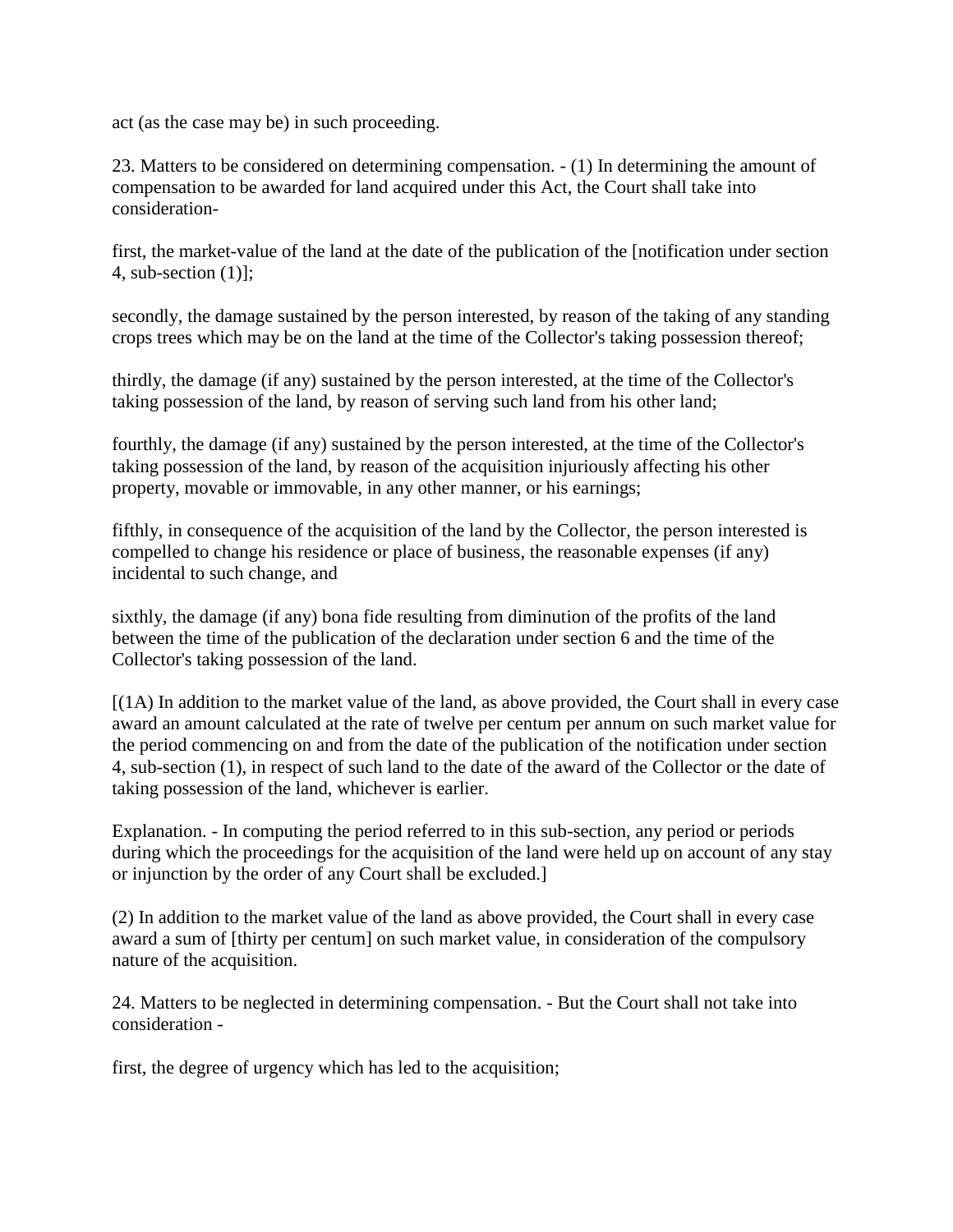secondly, any disinclination of the person interested to part with the land acquired;

thirdly, any damage sustained by him which, if caused by a private person, would not render such person liable to a suit;

fourthly, any damage which is likely to be caused to the land acquired, after the date of the publication of the declaration under section 6, by or in consequence of the use to which it will be put;

fifthly, any increase to the value of the land acquired likely to accrue from the use to which it will be put when acquired;

sixthly, any increase to the value of the other land of the person interested likely to accrue from the use to which the land acquired will be put;

seventhly, any outlay or improvements on, or disposal of the land acquired, commenced, made or effected without the sanction of the Collector after the date of the publication of the [notification under section 4, sub-section (1); [or]

[eighthly, any increase to the value of the land on account of its being put to any use, which is forbidden by law or opposed to public policy.]

[25. Amount of compensation awarded by Court not to be lower than the amount awarded by the Collector. - The amount of compensation awarded by the Court shall not be less than the amount awarded by the Collector under section 11.]

26. Forms of awards. - [(1)] Every award under this part shall be in writing signed by the Judge, and shall specify the amount awarded under clause first of sub-section (1) of section 23, and also the amounts (if any) respectively awarded under each of the other clauses of the same subsection, together with the grounds of awarding each of the said amounts.

[(2) Every such award shall be deemed to be a decree and the statement of the grounds of every such award a judgment within the meaning of section 2. clause (2), and section 2, clause (9), respectively of the Code of Civil Procedure 1908 (5 of 1908).]

27. Costs. - (1) Every such award shall also state the amount of costs incurred in the proceeding under this Part, and by what persons and in what proportions they are to be paid.

(2) When the award of the Collector is not upheld, the cost shall ordinarily be paid by the Collector, unless the Court shall be opinion that the claim of the applicant was so extravagant or that he was so negligent in putting his case before the Collector that some deduction from his costs should be made or that he should pay a part of the Collector's costs.

28. Collector may be directed to pay interest on excess compensation. - If the sum, which the Collector did award as compensation, the award of the Court may direct that the collector shall pay interest on such excess at the rate of [nine per centum] per annum from the date on which he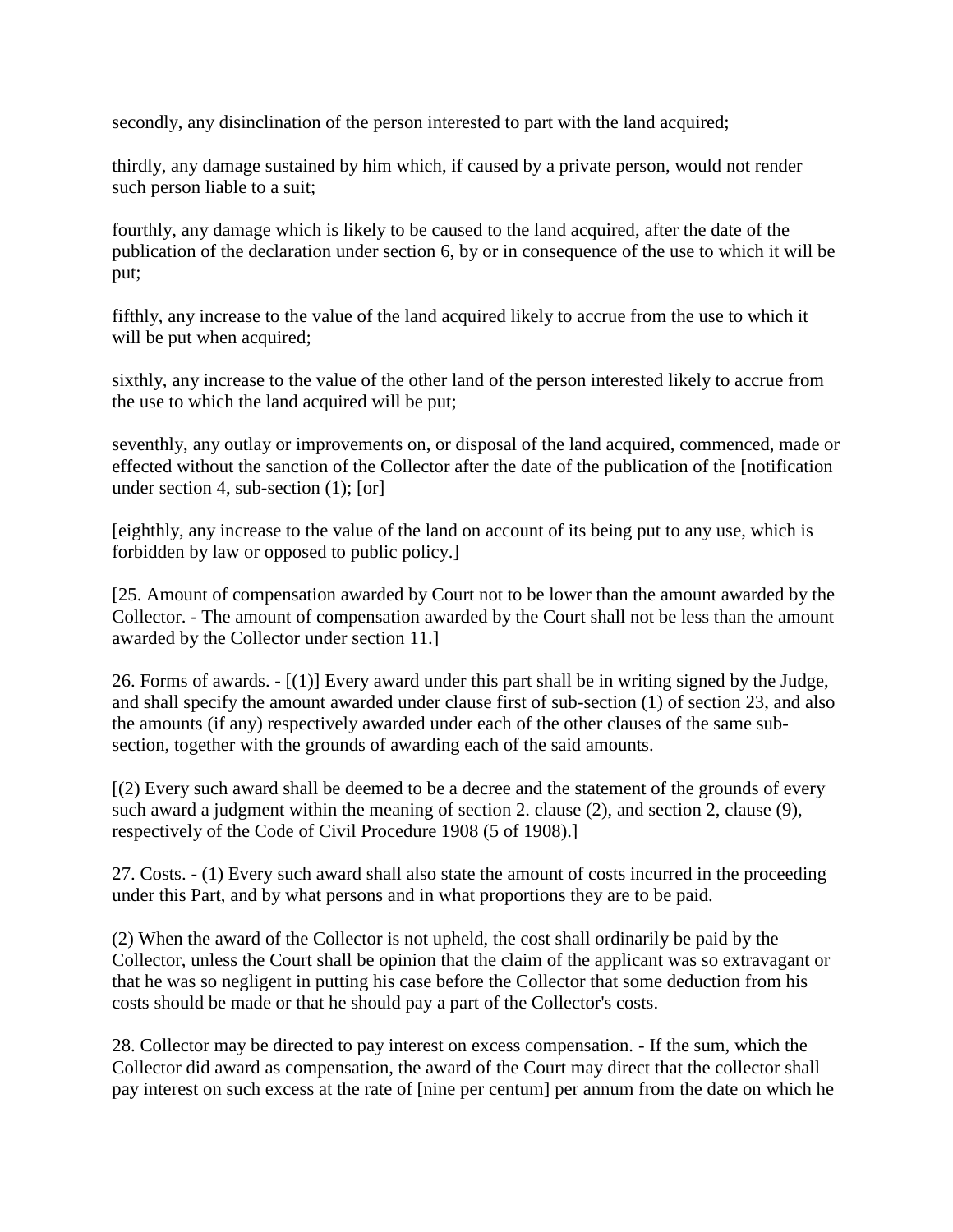took possession of the land to the date of payment of such excess into Court:

[Provided that the award of the Court may also direct that where such excess or any part thereof is paid into Court after the date or expiry of a period of one year from the date on which possession is taken, interest at the rate of fifteen per centum per annum shall be payable from the date of expiry of the said period of one year on the amount of such excess or part thereof which has not been paid into Court before the date of such expiry.]

[28A. Re-determination of the amount of compensation on the basis of the award of the Court. - (1) where in an award under this part, the court allows to the applicant any amount of compensation in excess of the amount awarded by the collector under section 11, the persons interested in all the other land covered by the same notification under section 4, sub-section (1) and who are also aggrieved by the award of the Collector may, notwithstanding that they had not made an application to the Collector under section 18, by written application to the Collector within three months from the date of the award of the Court require that the amount of compensation payable to them may be re-determined on the basis of the amount of compensation awarded by the court:

Provided that in computing the period of three months within which an application to the Collector shall be made under this sub-section, the day on which the award was pronounced and the time requisite for obtaining a copy of the award shall be excluded.

(2) The Collector shall, on receipt of an application under sub-section (1), conduct an inquiry after giving notice to all the persons interested and giving them a reasonable opportunity of being heard, and make an award determining the amount of compensation payable to the applicants.

(3) Any person who has not accepted the award under sub-section (2) may, by written application to the Collector, required that the matter be referred by the Collector for the determination of the Court and the provisions of sections 18 to 28 shall, so far as may be, apply to such reference as they apply to a reference under section 18.]

# **PART IV**

# Appointment of Compensation

29. Particulars of apportionment to be specified. - When there are several persons interested, if such persons agree in the apportionment of the compensation, the particulars of such apportionment shall be specified in the award, and as between such persons the award shall be conclusive evidence of the correctness of the apportionment.

30. Dispute as to apportionment. - When the amount of compensation has been settled under section 11, if any dispute arises as to the apportionment of the same or any part thereof, or as to the persons to whom the same or any part thereof, is payable, the Collector may refer such dispute to the decision of the Court.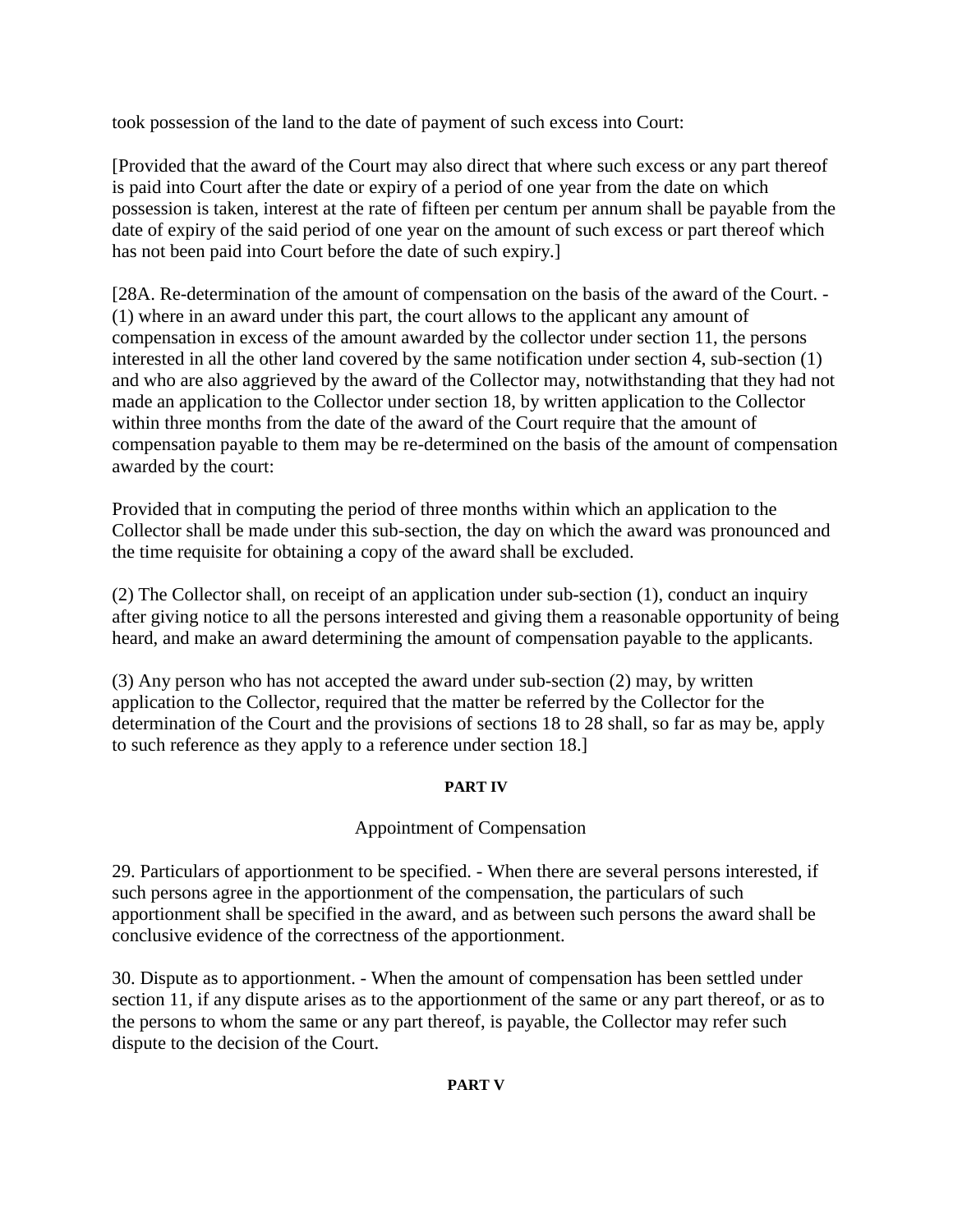# Payment

31. Payment of compensation or deposit of same in Court. - (1) On making an award under section 11, the Collector shall tender payment of the compensation awarded by him to the persons interested entitled thereto according to the award and shall pay it to them unless prevented by some one or more of the contingencies mentioned in the next sub-section.

(2) If they shall not consent to receive it, or if there be no person competent to alienate the land, or if there be any dispute as to the title to receive the compensation or as to the apportionment of it, the Collector shall deposit the amount of the compensation in the Court to which a reference under section 18 would be submitted:

Provided that any person admitted to be interested may receive such payment under protest as to the sufficiency of the amount:

Provided also that no person who has received the amount otherwise than under protest shall be entitled to make any application under section 18:

Provided also that nothing herein contained shall affect the liability of any person, who may receive the whole or any part of any compensation awarded under this Act, to pay the same to the person lawfully entitled thereto.

(3) Notwithstanding anything in this section the Collector may, with the sanction of the [appropriate Government] instead of awarding a money compensation in respect of any land, make any arrangement with a person having a limited interest in such land, either by the grant of other lands in exchange, the remission of land-revenue on other lands held under the same title, or in such other way as may be equitable having regard to the interests of the parties concerned.

(4) Nothing in the last foregoing sub-section shall be construed to interfere with or limit the power of the Collector to enter into any arrangement with any person interested in the land and competent to contract in respect thereof.

32. Investment of money deposited in respect of lands belonging to person incompetent to alternate. - (1) If any money shall be deposited in Court under sub-section (2) of the last preceding section and it appears that the land in respect whereof the same was awarded belonged to any person who had no power to alienate the same, the Court shall-

(a) order the money to be invested in the purchase of other lands to be held under the like title and conditions of ownership as the land in respect of which such money shall have been deposited was held, or

(b) if such purchase cannot be effected forthwith, then in such Government of other approved securities as the Court shall think fit:

and shall direct the payment of the interest or other proceeds arising from such investment to the person or persons who would for the time being have been entitled to the possession of the said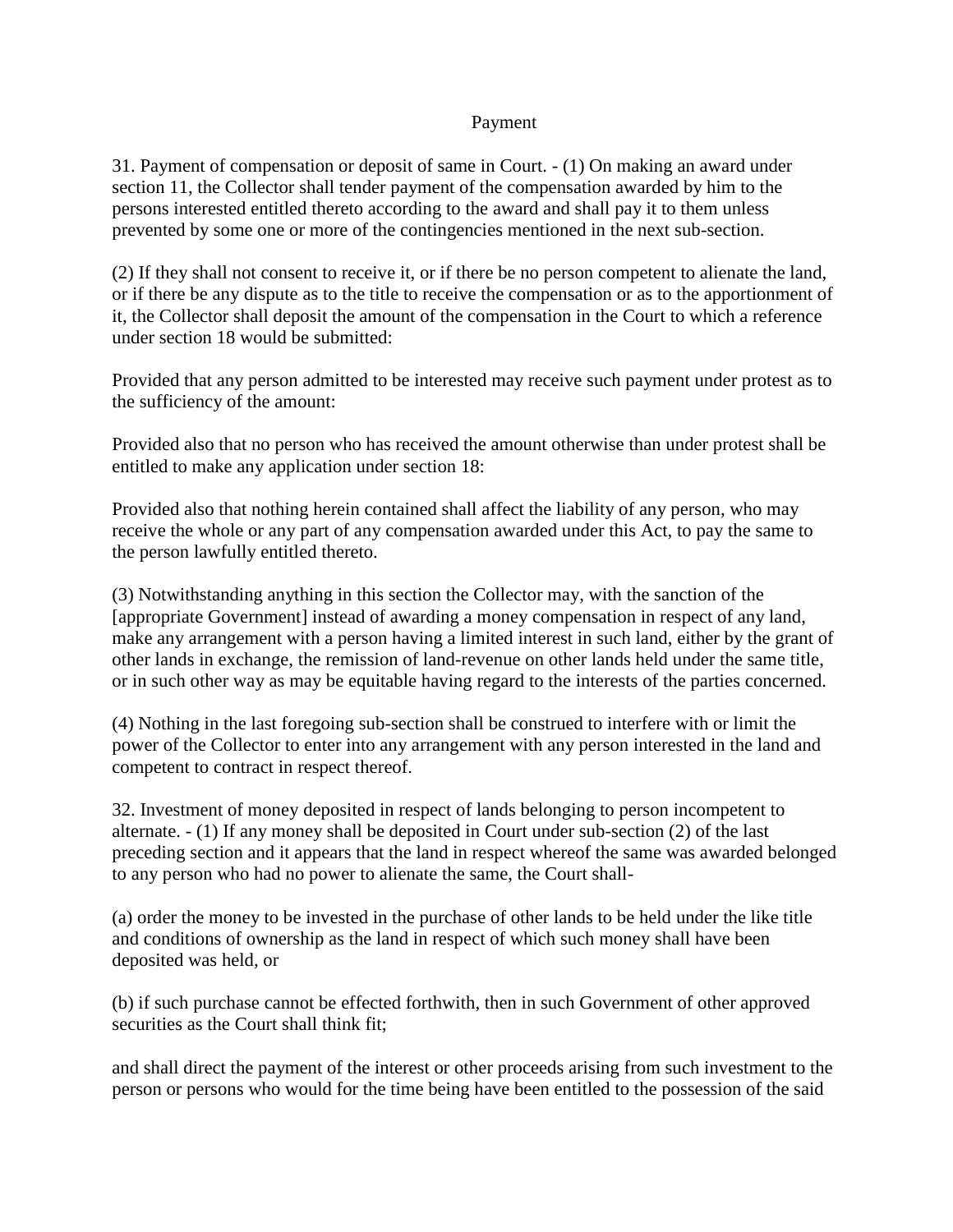land, and such moneys shall remain so deposited and invested until the same be applied-

(i) in the purchase of such other lands as aforesaid; or

(ii) in payment to any person or persons becoming absolutely entitled thereto.

(2) In all cases of money deposited to which this section applies the Court shall order the costs of the following matters, including therein all reasonable charge and expenses incident thereon, to be paid by the Collector, namely: -

(a) the costs of such investments as aforesaid;

(b) the costs of the orders for the payment of the interest or other proceeds of the securities upon which such moneys are for the time being invested, and for the payment out of Court of the principal of such moneys, and of all proceedings relating thereto, except such as may be occasioned by litigation between adverse claimants.

33. Investment of money deposited in other cases. - When any money shall have been deposited in Court under this Act for any cause other than mentioned in the last proceeding section, the court may, on the application of any party interested or claiming an interest in such money, order the same to be invested in such Government or other approved securities as it may think proper, and paid in such manner as it may consider will give the parties interested therein the same benefit the reform as they might have had from the land in respect whereof such money shall have been deposited or as near thereto as may be.

34. Payment of interest - When the amount of such compensation is not paid or deposited on or before taking possession of the land, the Collector shall pay the amount awarded with interest thereon at the rate of [nine per centum] per annum from the time of so taking possession until it shall have been so paid or deposited:

[Provided that if such compensation or any part thereof is not paid or deposited within a period of one year from the date on which possession is taken, interest at the rate of fifteen per centum per annum shall be payable from the date or expiry of the said period of one year on the amount of compensation or part thereof which has not been paid or deposited before the date of such expiry.]

# **PART VI**

### TEMPORARY OCCUPATION OF LAND

35. Temporary occupation of waste or arable land. Procedure when difference as to compensation exists. - (1) Subject to the provisions of Part VII of this Act, whenever it appears to the [appropriate Government] that the temporary occupation and use of any waste or arable land are needed for any public purpose, or for a Company, the [appropriate Government] may direct the Collector to procure the occupation and use of the same for such term as it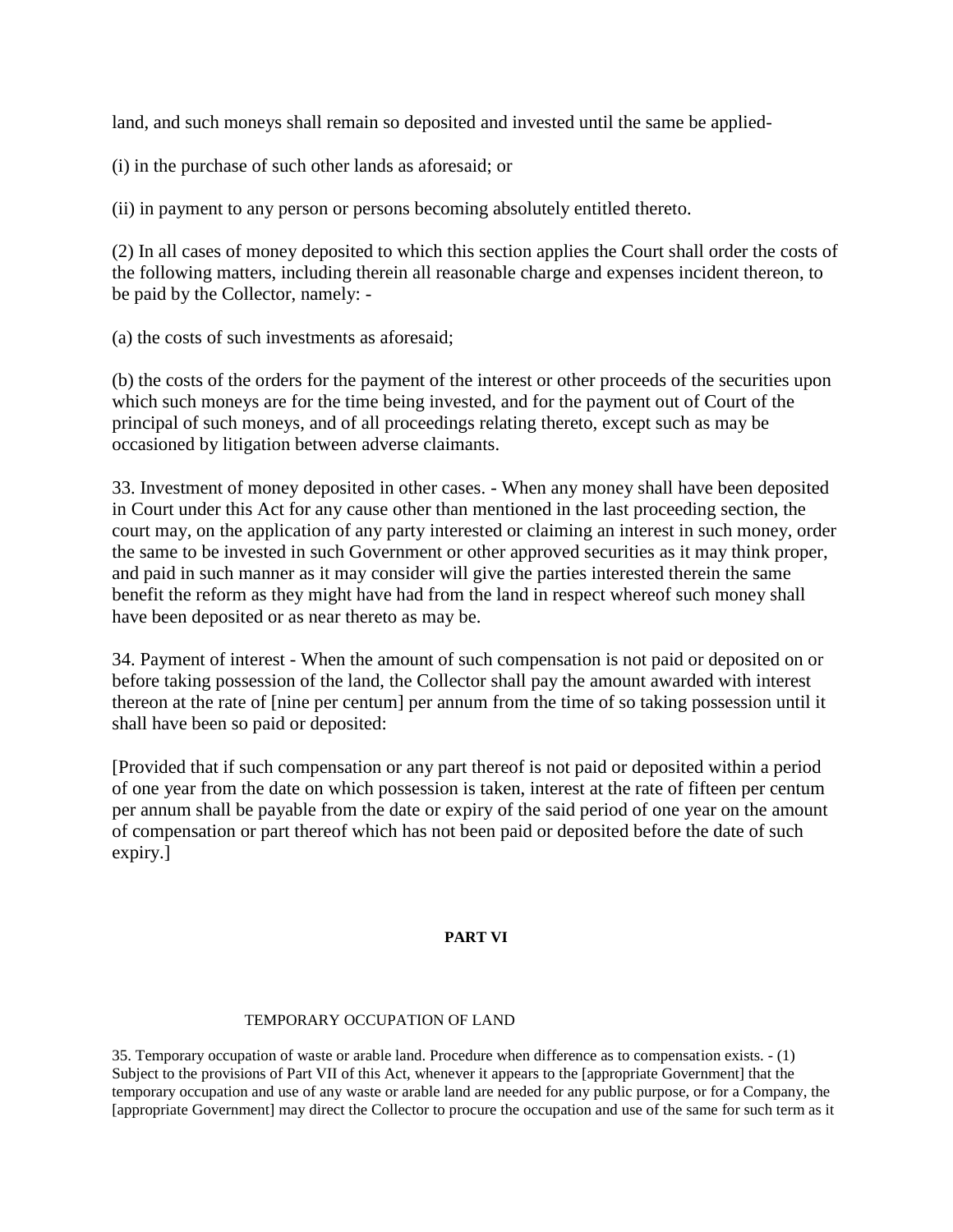shall think fit, not exceeding three years from the commencement of such occupation.

(2) The Collector shall thereupon give notice in writing to the person interested in such land of the purpose for which the same is needed, and shall, for the occupation and use thereof for such term as aforesaid, and for the materials (if any) to be taken there from, pay to them such compensation, either in a gross sum of money, or by monthly or other periodical payments, as shall be agreed upon in writing between him and such persons respectively.

(3) In case the Collector and the persons interested differ as to the sufficiency of the compensation or apportionment thereof, the Collector shall refer such difference to the decision of the Court.

36. Power to enter and take possession and compensation on restoration. - (1) On payment of such compensation, or on executing such agreement, or on making a reference under section 35, the collector may enter upon and take possession of the land, and use or permit the use thereof in accordance with the terms of the said notice.

(2) On the expiration of the term, the Collector shall make or tender to the persons interested compensation for the damage (if any) done to the land and not provided for by the agreement, and shall restore the land to the persons interested therein:

Provided that, if the land has become permanently unfit to be used for the purpose for which it was used immediately before the commencement of such term, and if the persons interested shall so require, the [appropriate Government] shall proceed under this Act to acquire the land as if it was needed permanently for a public purpose or for a Company.

37. Difference as to condition of land. - In case the Collector and persons interested differ as to the condition of the land at the expiration of the term, or as to any matter connected with the said agreement, the Collector shall refer such difference to the decision of the Court.

### **PART VII**

## Acquisition of Land for Companies

38. [Company may be authorized to enter and survey]. Rep. by the Land Acquisition (Amendment) Act, 1984 (68 of 1984), s.21.

[38A. Industrial concern to be deemed Company for certain purposes. - An industrial concern, ordinarily employing not less than one hundred workmen owned by an individual or by an association of individuals and not being a Company, desiring to acquire land for the erection of dwelling houses for workmen employed by the concern or for the provision of amenities directly connected therewith shall, so far as concerns the acquisition of such land, be deemed to be a Company for the purposes of this Part, and the references to Company in [selections 4, 5A, 6, 7 and 50] shall be interpreted as references also to such concern]

39. Previous consent of appropriate Government and execution of agreement necessary. - The provisions of [sections 6 to 16 (both inclusive) and sections 18 to 37 (both inclusive)] shall not be put in force in order to acquire land for any company [under this Part], unless with the previous consent of the [appropriate Government], not unless the Company shall have executed the agreement hereinafter mentioned.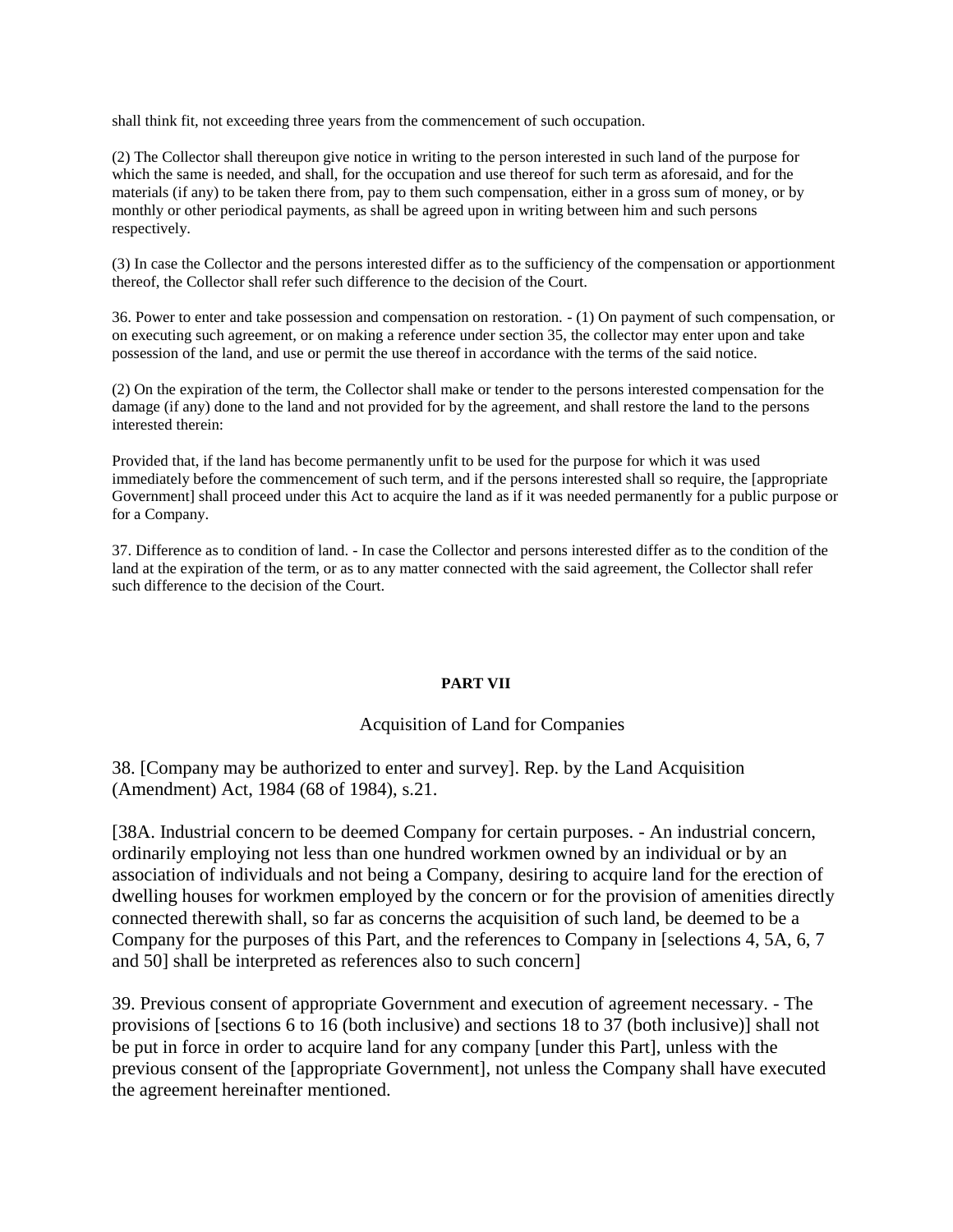40. Previous enquiry. - (1) Such consent shall not be given unless the [appropriate Government] be satisfied. [either on the report of the Collector under section 5A, sub-section (2), or] by an enquiry held as hereinafter provided, -

[(a) that the purpose of the acquisition is to obtain land for the erection of dwelling houses for workmen employed by the Company or for the provision of amenities directly connected therewith, or

[(aa) that such acquisition is needed for the construction of some building or work for a Company which is engaged or is taking steps for engaging itself in any industry or work which is for a public purpose, or]

(b) that such acquisition is needed for the construction of some work, and that such work is likely to prove useful to the public].

(2) Such enquiry shall be held by such officer and at such time and place as the [appropriate Government] shall appoint.

(3) Such officer may summon and enforce the attendance of witnesses and compel the production of documents by the same means and, as far as possible, in the same manner as is provided by the [Code of Civil Procedure, 1908 (5 of 1908)] in the case of a Civil Court.

41. Agreement with appropriate Government. - If the [appropriate Government] is satisfied [after considering the report, if any, of the Collector under section 5A, sub-section (2), or on the report of the officer making an inquiry under section 40] that [the proposed acquisition is for any of the purposes referred to in clause (a) or clause (aa) or clause (b) of sub-section (1) of section 40], it shall require the Company to enter into an agreement [with the [appropriate Government]], providing to the satisfaction of the [appropriate Government] for the following matters, namely :-

(1) the - [payment to the [appropriate Government]] of the cost of the acquisition;

(2) the transfer, on such payment, of the land to the Company.

(3) the terms on which the land shall be held by the Company,

[(4) where the acquisition is for the purpose of erecting dwelling houses or the provision of amenities connected therewith, the time within which, the conditions on which and the manner in which the dwelling houses or amenities shall be erected or provided;

[(4A) where the acquisition is for the construction of any building or work for a Company which is engaged or is taking steps for engaging itself in any industry or work which is for a public purpose, the time within which, and the conditions on which, the building or work shall be constructed or executed; and]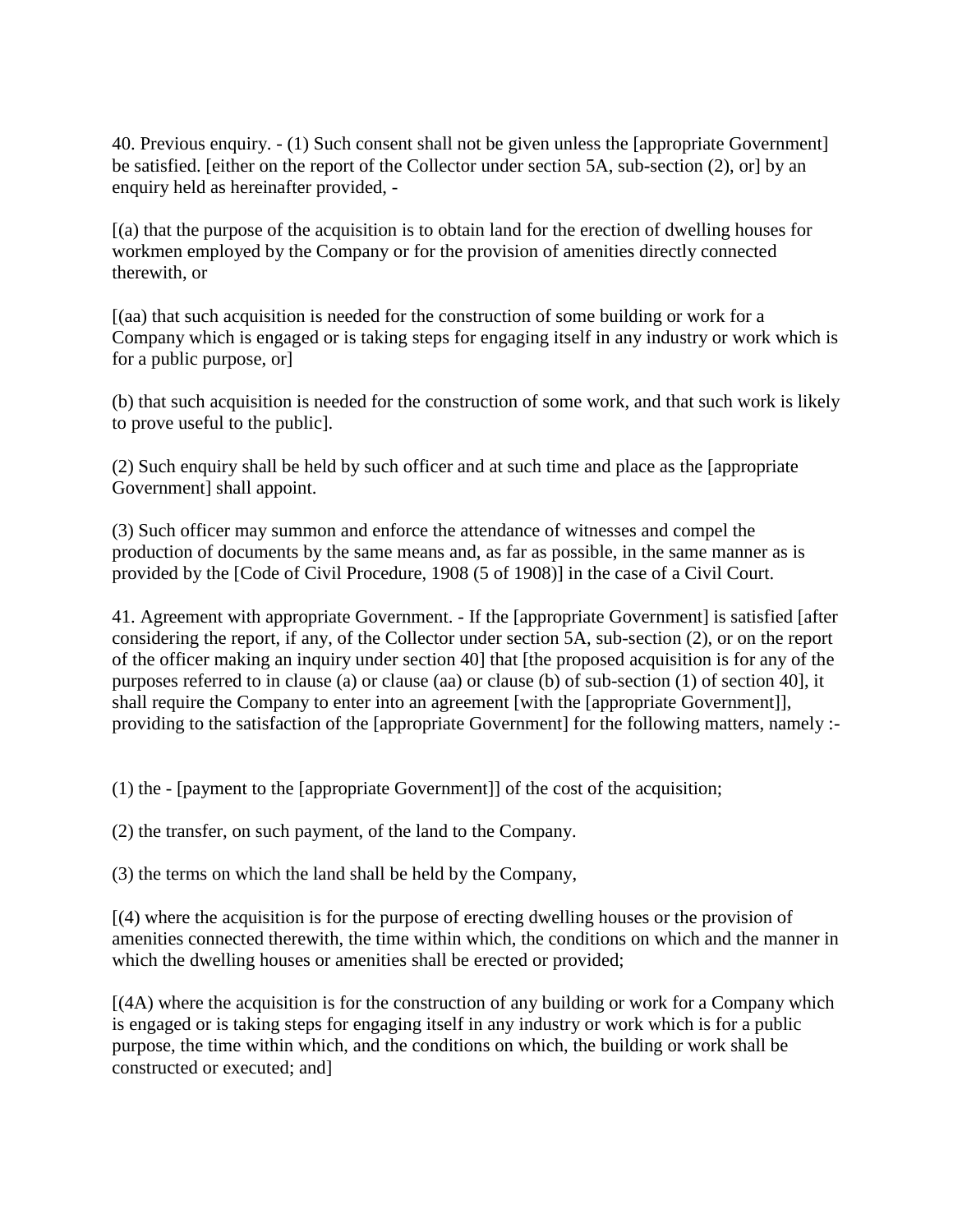(5) where the acquisition is for the construction of any other work, the time within which and the conditions on which the work shall be executed and maintained and the terms on which the public shall be entitled to use the work.]

42. Publication of agreement. - Every such agreement shall, as soon as may be after its execution, be published in the official Gazette, and shall thereupon (so far as regards the terms on which the public shall be entitled to use the work) have the same effect as if it had formed part of this Act.

43. Section 39 to 42 not to apply where Government bound by agreement to provide land for Companies. - The provisions of sections 39 to 42, both inclusive, shall not apply and the corresponding sections of Land Acquisition Act, 1870 (10 of 1870), shall be deemed never to have applied, to the acquisition of land for any Railway or other Company, for the purposes of which, [under any agreement with such Company, the secretary of State for India in Council, the Secretary of State, [the Central Government or any State Government] is or was bound to provide land].

44. How agreement with Railway Company may be proved. - In the case of the acquisition of land for the purpose of a Railway Company, the existence of such an agreement as is mentioned in section 43 may be proved by the production of a printed copy thereof purporting to be printed by order of Government.

[44A. Restriction on transfer, etc. - No Company for which any land is acquired under this Part shall be entitled to transfer the said land or any part thereof by sale, mortgage, gift, lease or otherwise except with the previous sanction of the appropriate Government.

44B. Land not to be acquired under this Part except for certain purpose for private companies other than Government companies. - Notwithstanding anything contained in this Act, no land shall be acquired under this Part, except for the purpose mentioned in clause (a) of sub-section (1) of section 40, for a private company, which is not a Government company.

Explanation. - "Private company" and "Government company" shall have the meaning respectively assigned to them in the Companies Act, 1956 (1 of 1956).]

# **PART VIII**

# **MISCELLANEOUS**

45. Service of notices. - (1) Service of any notice under this Act shall be made by delivering or tendering a copy thereof signed, in the case of a notice section 4, by the officer therein mentioned, and, in the case of any notice, by or by order of the Collector or the Judge.

(2) Whenever it may be practicable, the service of the notice shall be made on the person therein named.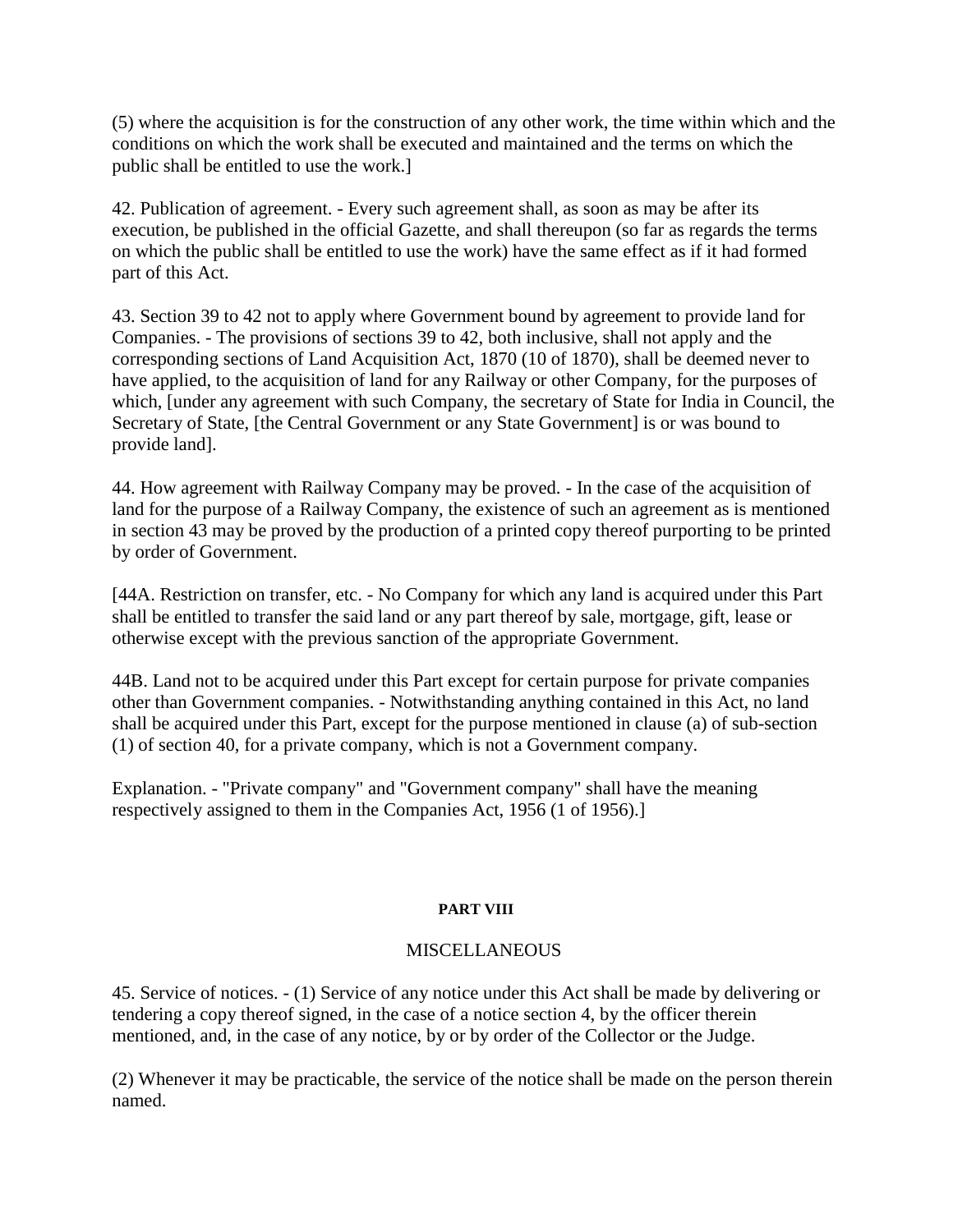(3) When such person cannot be found, the service may be made on any adult male member of his family residing with him; and, if no such adult male member can be found, the notice may be served by fixing the copy on the outer door of the house in which the person therein named ordinarily dwells or carries on business, or by fixing a copy thereof in some conspicuous place in the office of the officer aforesaid or of the Collector or in the court-house, and also in some conspicuous part of the land to be acquired :

Provided that, if the Collector or Judge shall so direct, a notice may be sent by post, in a letter addressed to the person named therein at his last known residence, address or place of business and 6[registered under sections 28 and 29 of the Indian Post Office Act, 1898 (6 of 1898), and service of it may be proved by the production of the addressee's receipt.

46. Penalty for obstructing acquisition of land. - Whoever willfully obstructs any person in doing any of the acts authorized by section 4 or section 8, or willfully fills up, destroys, damages or displaces any trench or mark made under section 4, shall, on conviction before a Magistrate, be liable to imprisonment for any term not exceeding one month, or to fine not exceeding 1 [five hundred rupees], or to both.

47. Magistrate to enforce surrender. - If the Collector is opposed or impeded in taking possession under this Act of any land, he shall, if a Magistrate, enforce the surrender of the land to himself, and if not a Magistrate, he shall apply to a Magistrate or (within the towns of Calcutta, Madras and Bombay) to the Commissioner of Police, and such Magistrate or Commissioner (as the case may be) shall enforce the surrender of the land to the Collector.

48. Completion of acquisition not compulsory, but compensation to be awarded when not completed. - (1) Except in the case provided for in section 36, the Government shall be at liberty to withdraw from the acquisition of any land of which possession has not been taken.

(2) Whenever the Government withdraws from any such acquisition, the Collector shall determine the amount of compensation due for the damage suffered by the owner in consequence of the notice or of any proceedings there under, and shall pay such amount to the person interested, together with all costs reasonably incurred by him in the prosecution of the proceedings under this Act relating to the said land.

(3) The provision of Part III of this Act shall apply, so far as may be, to the determination of the compensation payable under this section.

49. Acquisition of part of house or building. - (1) The provisions of this Act shall not be put in force for the purpose of acquiring a part only of any house, manufactory or other building, if the owner desires that the whole of such house, manufactory or building shall be so acquired:

Provided also that, if any question shall arise as to whether any land proposed to be taken under this Act does or does not form part of a house, manufactory or building within the meaning of this section, the Collector shall refer the determination of such question to the Court and shall not be take possession of such land until after the question has been determined.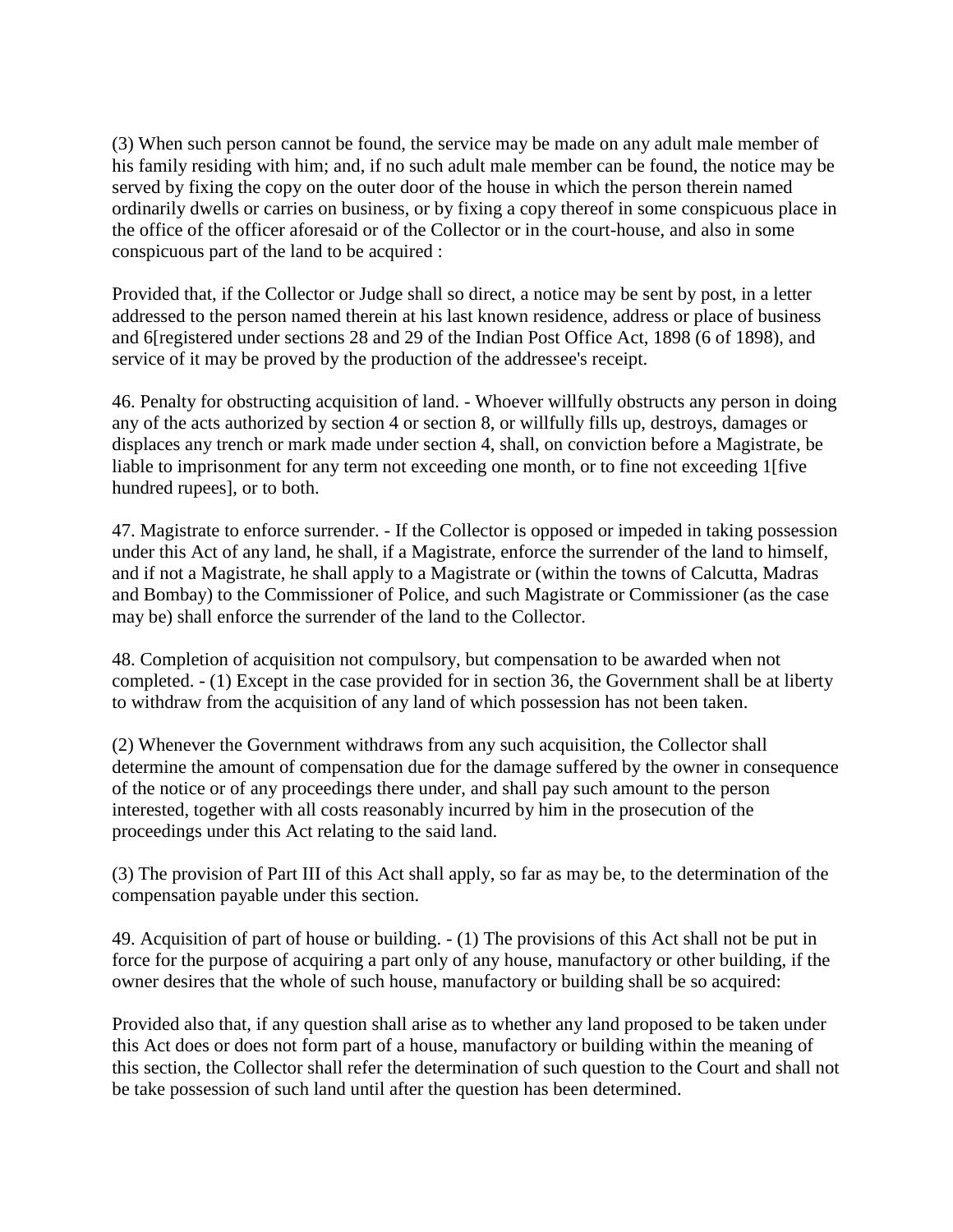In deciding on such a reference the Court shall have regard to the question whether the land proposed to be taken, is reasonably require for the full and unimpaired use of the house, manufactory or building.

(2) If, in the case of any claim under section 23, sub-section (1), thirdly, by a person interested, on account of the severing of the land to be acquired from his other land, the [appropriate Government] is of opinion that the claim is unreasonable or excessive, it may, at any time before the Collector has made his award, order the acquisition of the whole of the land of which the land first sought to be acquired forms a part.

(3) In the case last hereinbefore provided for, no fresh declaration or other proceedings under sections 6 to 10, both inclusive, shall be necessary; but the Collector shall without delay furnish a copy of the order of the [appropriate Government] to the person interested, and shall thereafter proceed to make his award under section 11.

50. Acquisition of land at cost of a local authority of Company. - (1) Where the provisions of this Act are put in force for the purpose of acquiring land at the cost of any fund controlled or managed by a local authority or of any Company, the charges of and incidental to such acquisition shall be defrayed from or by such fund or company.

(2) In any proceeding held before a Collector or Court in such cases the local authority or Company concerned may appear and adduce evidence for the purpose of determining the amount of compensation.

Provided that no such local authority or Company shall be entitled to demand a reference under section 18.

51. Exemption from stamp duty and fees. - No award or agreement made under this Act shall be chargeable with stamp duty, and no person claiming under any such award or agreement shall be liable to pay any fee for a copy of the same.

[51A. Acceptance of certified copy as evidence. - In any proceeding under this Act, a certified copy of a document registered under the Regulation Act, 1908 (16 of 1908), including a copy given under section 57 of that Act, may be accepted as evidence of the transaction recorded in such document].

52. Notice in case of suits for anything done in pursuance of Act. - No suit or other proceeding shall be commenced or prosecuted against any person for anything done in pursuance of this Act, without giving to such person a month's previous notice in writing of the intended proceeding, and of the cause thereof, nor after tender of sufficient amends.

53. Code of Civil Procedure to apply to proceedings before Court - Save in so far as they may be inconsistent with anything contained in this Act, the provisions of the [Code of Civil Procedure, 1908 (5 of 1908)], shall apply to all proceedings before the Court under this Act.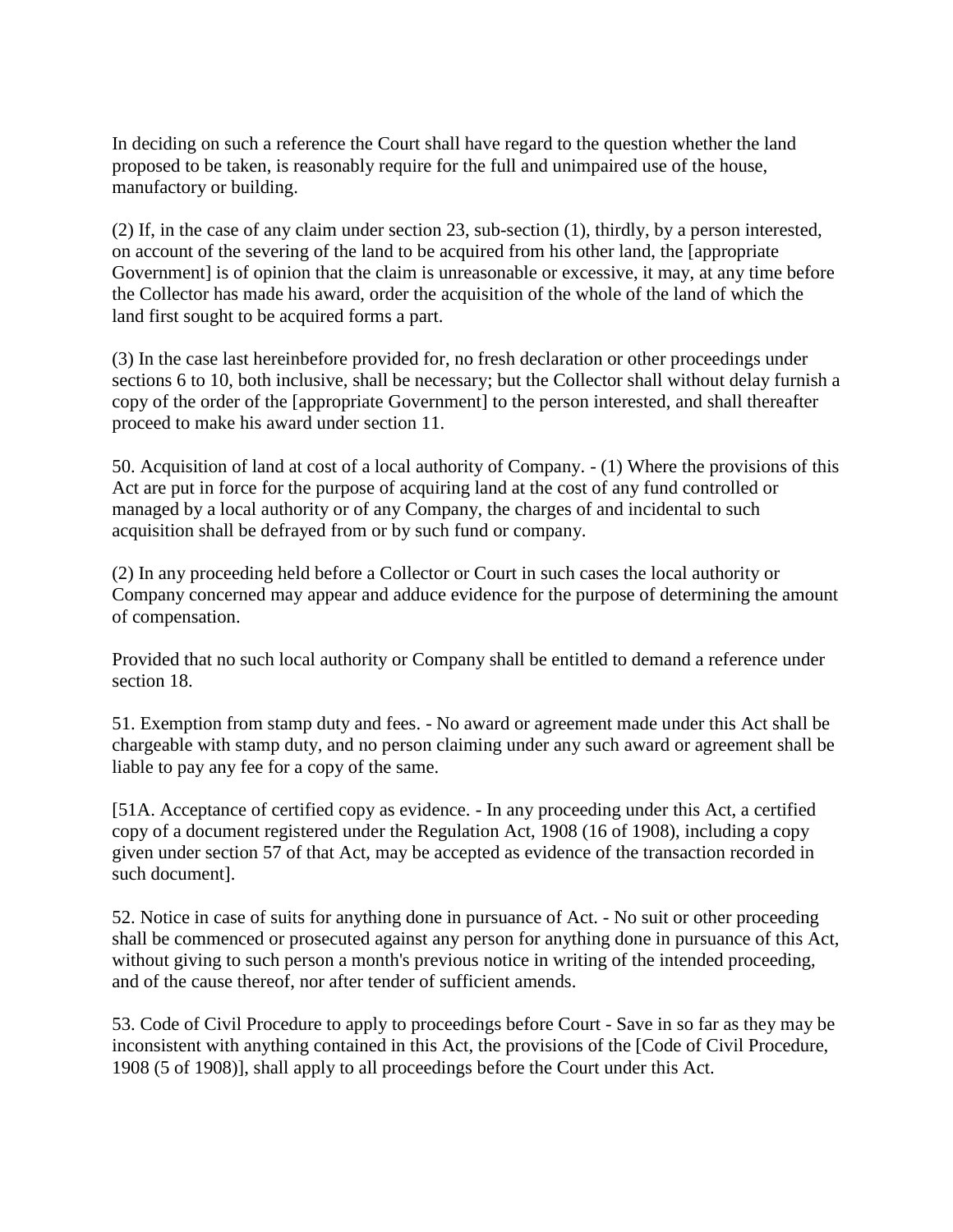[54. Appeals in proceedings before Court. - Subject to the provisions of the Code of Civil Procedure, 1908 (5 of 1908), applicable to appeals from original decrees, and notwithstanding anything to the contrary in any enactment for the time being in force, an appeal shall only lie in any proceedings under this Act to the High Court from the award, or from any part of the award, of the Court and from any decree of the High Court passed on such appeal as aforesaid an appeal shall lie to 4[the Supreme Court] subject to the provisions contained in section 110 of the Code of Civil Procedure, 1908, and in Order XLV thereof.]

55. Power to make rules. - (1) The [appropriate Government] shall have power to make rules consistent with this Act for the guidance of officers in all matters connected with its enforcement, and may from time to time alter and add to the rules so made:

[Provided that the power to make rules for carrying out the purposes of Part VII of this Act shall be exercisable by the Central Government and such rules may be made for the guidance of the State Governments and the officers of the Central Government and of the State Governments:

Provided further that every such rule made by the Central Government shall be laid as soon as may be after it is made, before each House of parliament while it is in session for a total period of thirty days which may be comprised in one session or two or more successive sessions, and if, [before the expiry of the session immediately following the session or the successive sessions aforesaid], both Houses agree in making any modification in the rule or both Houses agree that the rule should not be made, the rule shall thereafter have effect only in such modified form or be of no effect, as the case may be; so however that any such modification or annulment shall be without prejudice to the validity of anything previously done under that rule :

[Provided also that every such rule made by the State Government shall be laid, as soon as may be after it is made, before the State Legislature.]

(2) The power to make, alter and add to rules under sub-section (1) shall be subject to the conditions of the rules, being made, altered or added to after previous publication.

(3) All such rules, alterations and additions shall be published in the Official Gazette, and shall thereupon have the force of law.

## **ANNEXURE**

Exact from the Land Acquisition (Amendment) Act, (1962)

## (31 of 1962)

7. Validation of certain actuations.- Notwithstanding any judgment ,decree per order of any court, every actuation of land for a company made or purporting to have been made under part VII of the principle Act before the 20th day of July 1962 , shall,in so far as such acquisition is not for any of the purposes mentioned in clause (a) or clause (b) of sub-section (1) of section 40 of the principal Act, be deemed to have been made for the purpose mentioned in clause (aa) of the said sub-section, and accordingly every such acquisition and any proceeding, order, agreement or action in connection with such acquisition shall be, and shall be deemed always to have been, as valid as if the